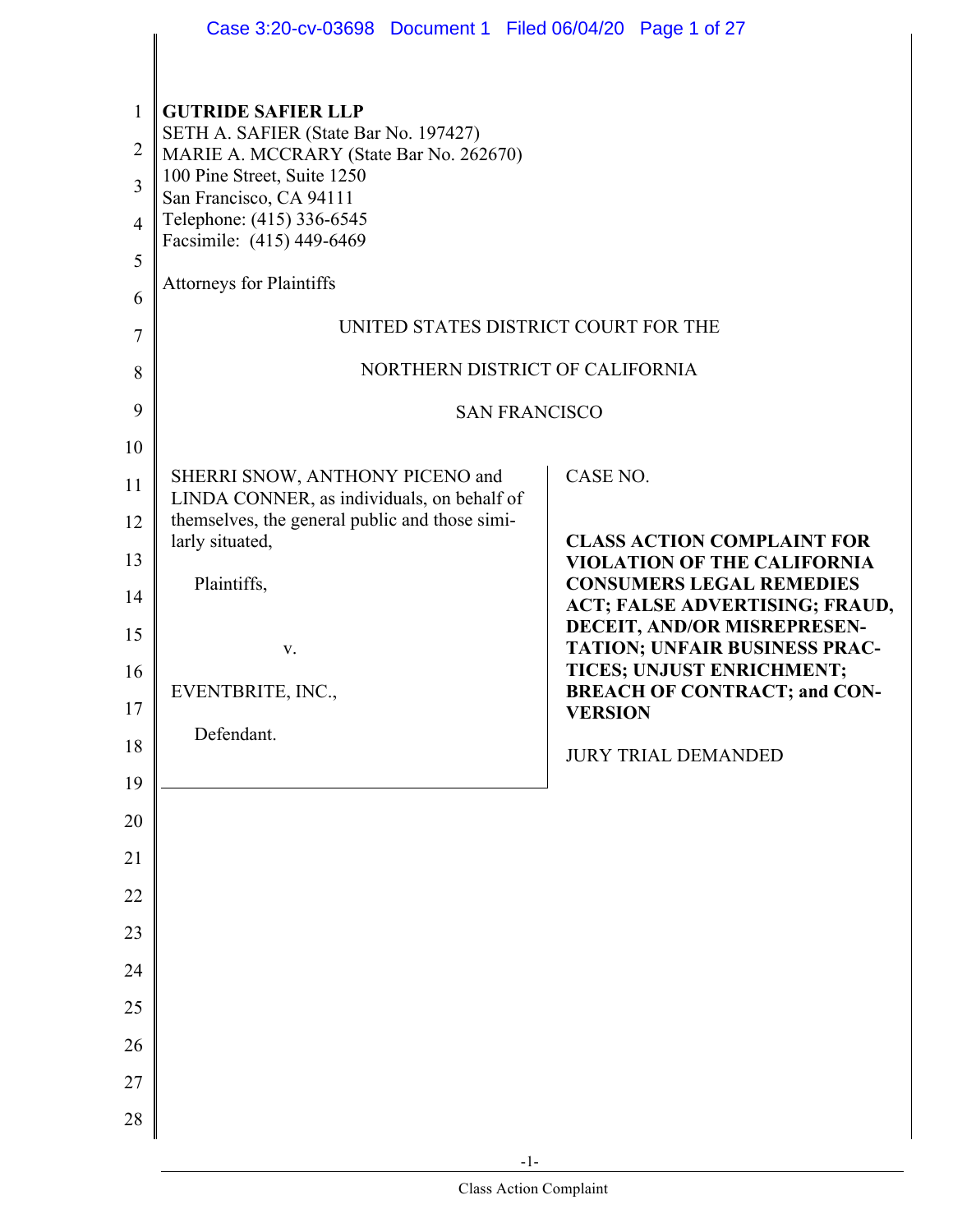1

#### **INTRODUCTION**

2 3 4 5 1. Plaintiffs Sherri Snow, Anthony Piceno and Linda Conner, by and through their counsel, bring this class action against Defendant Eventbrite, Inc. to seek redress for Defendant's deceptive practices relating to its sale of live events tickets and its refusal to provide refunds for live events that have been canceled, rescheduled and/or postponed.

6 7 8 9 2. Eventbrite sold event tickets to Plaintiffs and Class Members. Eventbrite assured customers that refunds would be issued "in accordance with all applicable local, state, provincial, national and other laws, rules and regulations." Eventbrite further assured all customers that California law applied to all ticket purchases.

10 11 12 13 14 15 16 3. Section 22507 of California's Business and Professions Code, which applies to all Eventbrite ticket purchases, requires that the "ticket price of any event which is canceled, postponed, or rescheduled shall be fully refunded to the purchaser by the ticket seller upon request." After the coronavirus outbreak forced the cancelation or postponement of most large events and public gatherings, Eventbrite has consistently refused to allow for refunds for canceled, postponed and/or rescheduled events, including when events are "indefinitely" postponed.

17 18 19 20 21 22 23 24 4. Instead, Eventbrite has tried to shift responsibility to event organizers, allowing them to refuse refunds for cancellations, postponements and rescheduled events. At best, Eventbrite has urged some organizers to "make good" when events are canceled, postponed and/or rescheduled. This "make good" requirement only appears to apply to event tickets: (i) that were purchased before March 15th; and (ii) were scheduled to take place between March 15, 2020 and May 15, 2020. All later purchases and later scheduled events that are canceled, postponed and/or rescheduled due to Covid-19 restrictions are not even covered by Eventbrite's "make good" policy.

25 26 27 28 5. Finally, even for those event tickets that the "make good" policy applies, the policy has unlawful limitations. For example, Eventbrite will not provide refunds where organizers "are offering *an alternate form of accommodation* (e.g., future tickets, credit)," no matter when in the future the event might occur or how much or when the credit might apply

-1-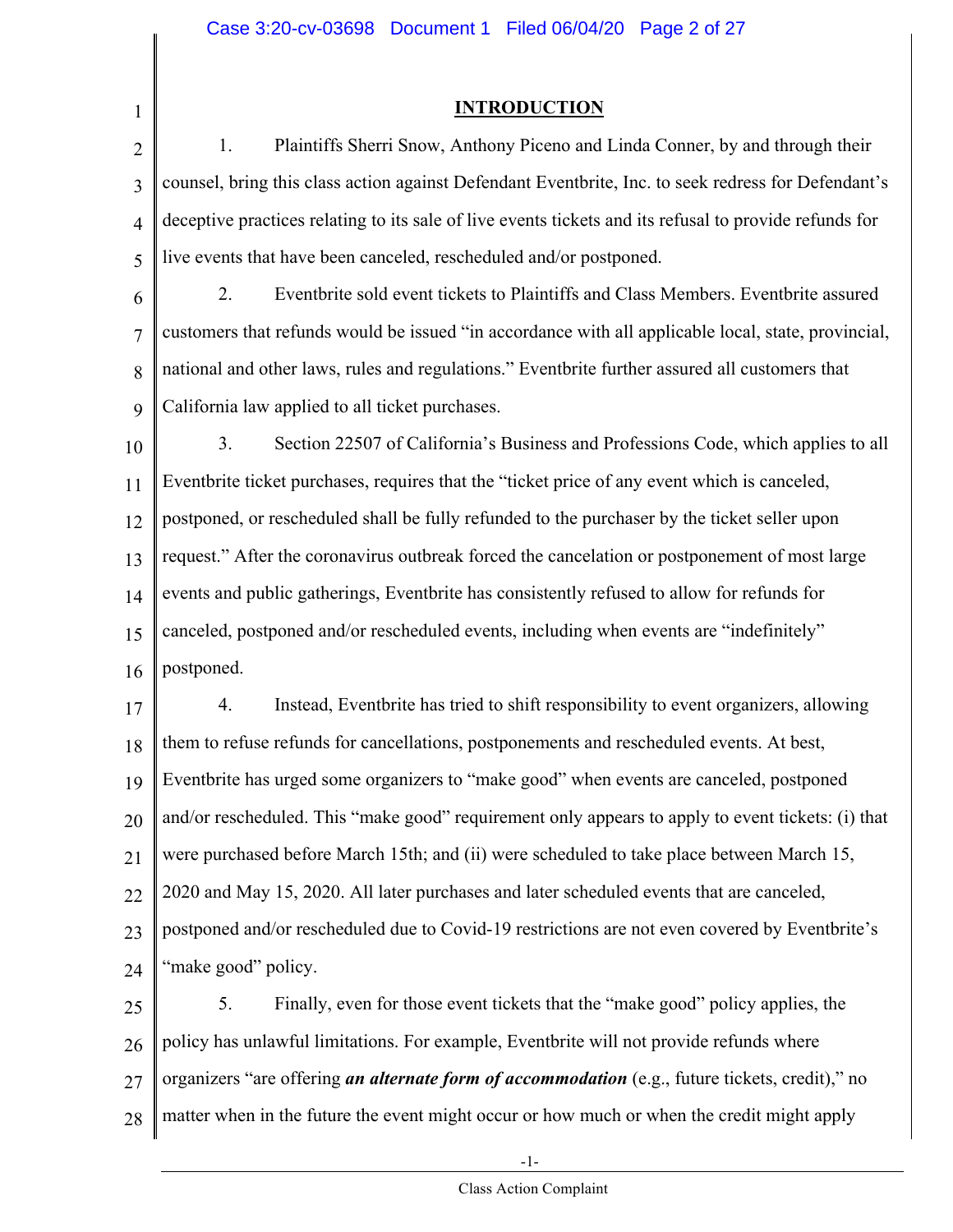#### Case 3:20-cv-03698 Document 1 Filed 06/04/20 Page 3 of 27

1 2 (emphasis added). (https://www.eventbrite.com/support/articles/en\_US/Troubleshooting/eventbritesorganizer-refund-policy-requirements?lg=en\_US.)

3 4 5 6 7 8 9 6. Plaintiffs bring this action on behalf of themselves, a class of similarly situated individuals who have not been provided refunds for the ticket purchase price, including fees and costs, for canceled, postponed or rescheduled events, and the general public. In light of the coronavirus outbreak, Defendant has refused to provide refunds for these ticket sales. Defendant has quietly sought to force its buyers to endure the financial losses that Defendant would suffer in the entirely foreseeable scenario that world occurrences would cause the simultaneous cancellation and/or postponement of numerous public events.

10 11 12 13 14 7. Plaintiffs seek an order against Defendant awarding damages, injunctive relief and restitution and requiring Defendant to, among other things: (1) to comply with its policies and applicable law, as set forth in detail below; (2) require Defendant to offer refunds to any Class member who purchased a ticket to any event that has been canceled, postponed or rescheduled; and (3) pay damages and restitution to Plaintiffs and Class members.

15 16 17 18 19 20 21 22 23 **PARTIES**  8. Sherri Snow is, and at all times alleged in this Class Action Complaint was, an individual and a resident of Lancaster, California. 9. Anthony Piceno is, and at all times alleged in this Class Action Complaint was, an individual and a resident of Moreno Valley, California. 10. Linda Conner is, and at all times alleged in this Class Action Complaint was, an individual and a resident of Citrus Heights, California. 11. Defendant Eventbrite, Inc. ("Eventbrite" or "Defendant") is a Delaware corporation headquartered in San Francisco, California. Defendant maintains its principal place of

25 its agents, has substantial contacts with and receives substantial benefits and income from and

26 through the United States and/or State of California.

27

24

#### **JURISDICTION, VENUE, APPLICABLE LAW**

business at 155 5TH Street, Floor 7, San Francisco, CA 94103. Eventbrite, directly and through

28

#### 12. This Court has subject matter jurisdiction over this action pursuant to the Class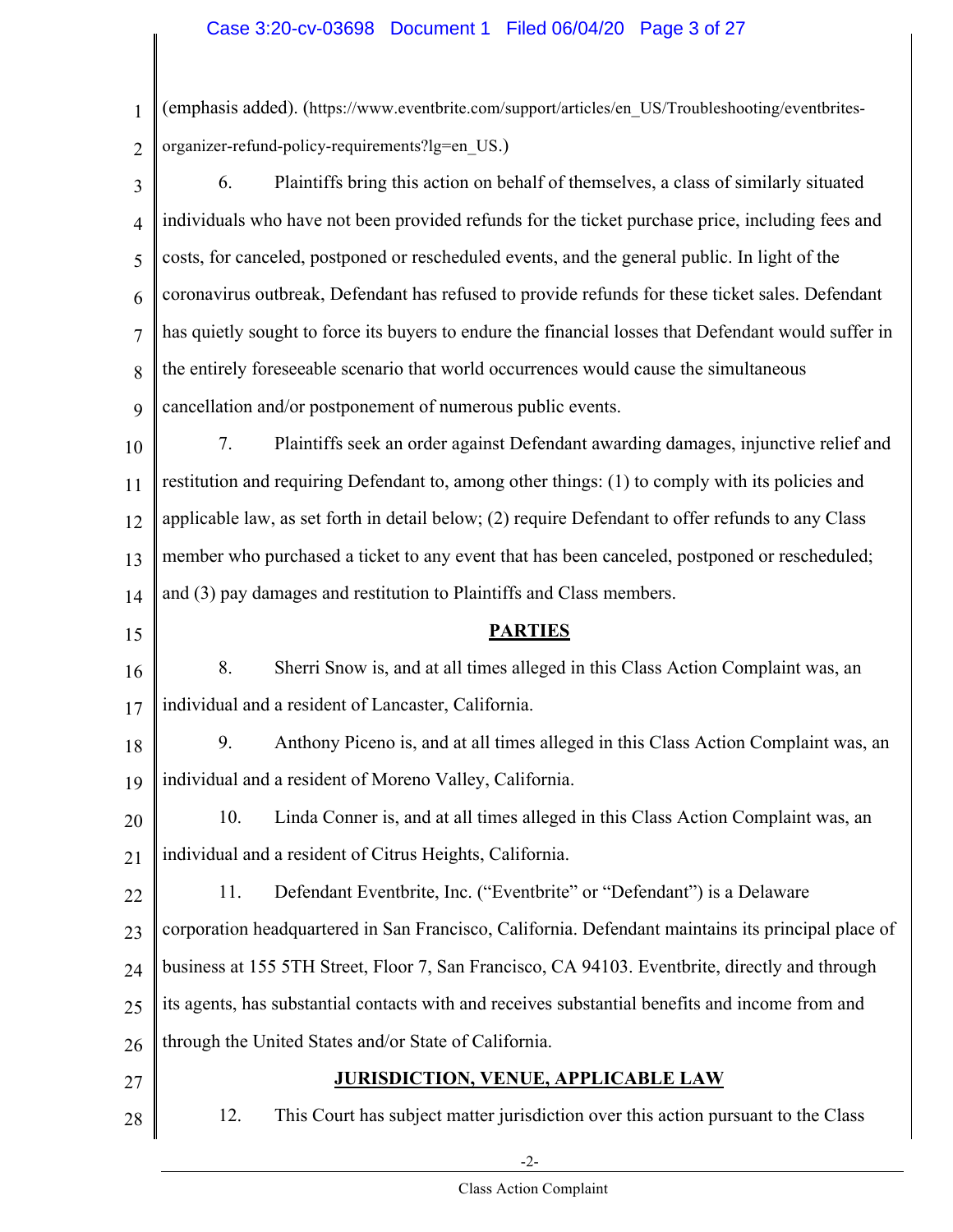#### Case 3:20-cv-03698 Document 1 Filed 06/04/20 Page 4 of 27

1 2 3 Action Fairness Act, 28 U.S.C. Section 1332(d)(2)(A) because: (i) there are 100 or more class members, and (ii) there is an aggregate amount in controversy exceeding \$5,000,000, exclusive of interest and costs.

4 5 13. This Court has supplemental jurisdiction over any state law claims pursuant to 28 U.S.C. Section 1367.

6 7 8 9 10 11 12 13 14. The injuries, damages and/or harm upon which this action is based, occurred or arose out of activities engaged in by Defendant within, affecting, and emanating from, the State of California. Defendant regularly conducts and/or solicits business in, engages in other persistent courses of conduct in, and/or derives substantial revenue from services provided to persons in the State of California. Defendant has engaged, and continues to engage, in substantial and continuous business practices in the State of California. Defendant's wrongful acts and omissions occurred in California and were carried out and directed from Defendant's California headquarters by California personnel over California technological infrastructure.

14 15 16 15. Venue is proper in this District pursuant to 28 U.S.C. § 1391(b)(2) because a substantial part of the events or omissions giving rise to the claims occurred in the state of California, including within this District.

17 18 19 20 21 22 16. In its Terms of Service Agreement (the "Terms"), Defendant provides: "Eventbrite is based in San Francisco, California, and any legal action against Eventbrite related to our Services and that is not precluded by the arbitration provisions in these Terms must be filed and take place in San Francisco. Thus, for any actions not subject to arbitration, you and Eventbrite agree to submit to the personal jurisdiction of the federal or state courts (as applicable) located in San Francisco County, California."

23 24 25 26 27 17. Defendant's Terms further provides that the Terms are "a legally binding agreement between you and Eventbrite governing your access to and use of the Services and

28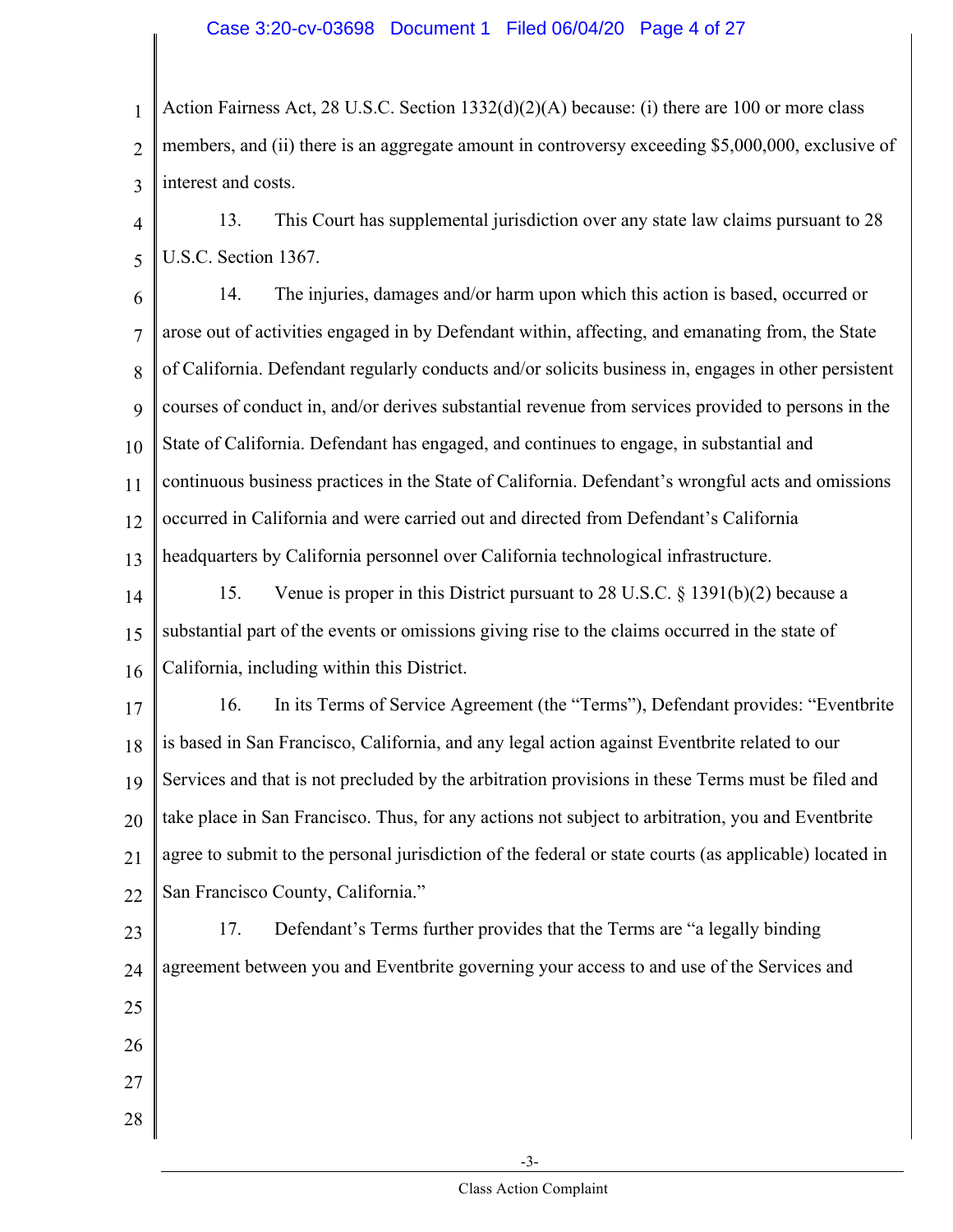## Case 3:20-cv-03698 Document 1 Filed 06/04/20 Page 5 of 27

| 1              | setting out your rights and responsibilities when you use the Services."                                                                                                                                                                                                    |  |
|----------------|-----------------------------------------------------------------------------------------------------------------------------------------------------------------------------------------------------------------------------------------------------------------------------|--|
| $\overline{2}$ | The Terms later state: "These Terms are governed by the laws of the State of<br>18.                                                                                                                                                                                         |  |
| 3              | California, without regard to its conflict of laws rules. These laws will apply no matter where in                                                                                                                                                                          |  |
| 4              | the world you live."                                                                                                                                                                                                                                                        |  |
| 5              | In accordance with California Civil Code Section 1780(d), Plaintiffs concurrently<br>19.                                                                                                                                                                                    |  |
| 6              | file herewith declarations establishing that they, respectively, purchased concert tickets from                                                                                                                                                                             |  |
| $\overline{7}$ | Eventbrite in Lancaster, Citrus Heights and/or Moreno Valley, California. (Plaintiffs' declarations                                                                                                                                                                         |  |
| 8              | are attached hereto as Exhibit A.)                                                                                                                                                                                                                                          |  |
| 9              | 20.<br>Plaintiffs accordingly allege that jurisdiction and venue are proper in this Court.                                                                                                                                                                                  |  |
| 10             | <b>SUBSTANTIVE ALLEGATIONS</b>                                                                                                                                                                                                                                              |  |
| 11             | Eventbrite is an online seller of event tickets. Eventbrite acts as the agent to those<br>21.                                                                                                                                                                               |  |
| 12             | who host events, such as promoters, venues, teams, and artist representatives (collectively,                                                                                                                                                                                |  |
| 13             | "organizers"). Eventbrite processes more than 300 million ticket sales each year.                                                                                                                                                                                           |  |
| 14             | Eventbrite processes sales to events hosted all over the United States. In addition<br>22.                                                                                                                                                                                  |  |
| 15             | to the ticket price, Eventbrite charges consumers service fees, processing fees and other fees to                                                                                                                                                                           |  |
| 16             | purchase and use event tickets.                                                                                                                                                                                                                                             |  |
| 17             | <b>Defendant's Policies for Providing Refunds Are Unfair and Unlawful</b>                                                                                                                                                                                                   |  |
| 18             | 23.<br>Eventbrite permits event organizers to set their own refund policies. However, not                                                                                                                                                                                   |  |
| 19             | all organizers set a refund policy, which, accordingly to Eventbrite, means "it's likely that the                                                                                                                                                                           |  |
| 20             | organizer may not be granting refunds."                                                                                                                                                                                                                                     |  |
| 21             | (https://www.eventbrite.com/support/articles/en US/How To/can-i-get-a-refund?lg=en US)                                                                                                                                                                                      |  |
| 22             | For those organizers that do set a refund policy, a few organizers chose liberal<br>24.                                                                                                                                                                                     |  |
| 23             | refund policies—e.g., refunds within [x] days before an event. However, it is much more common                                                                                                                                                                              |  |
| 24             |                                                                                                                                                                                                                                                                             |  |
| 25             | <sup>1</sup> "Services" means "Eventbrite's products, features and offerings are available (a) online through                                                                                                                                                               |  |
| 26             | various Eventbrite properties including without limitation, Eventbrite, Eventbrite Communities,<br>Eventbrite Music, Eventbrite Venue, Lanyrd, Rally, Ticketea, Ticketfly, Ticketscript Limited, and                                                                        |  |
| 27             | nvite ("Site(s)"); (b) off platform, including without limitation, RFID, entry management, spon-<br>sorship and marketing or distribution services; and (c) through mobile applications, webpages,<br>application programming interfaces, and subdomains ("Applications")." |  |
| 28             |                                                                                                                                                                                                                                                                             |  |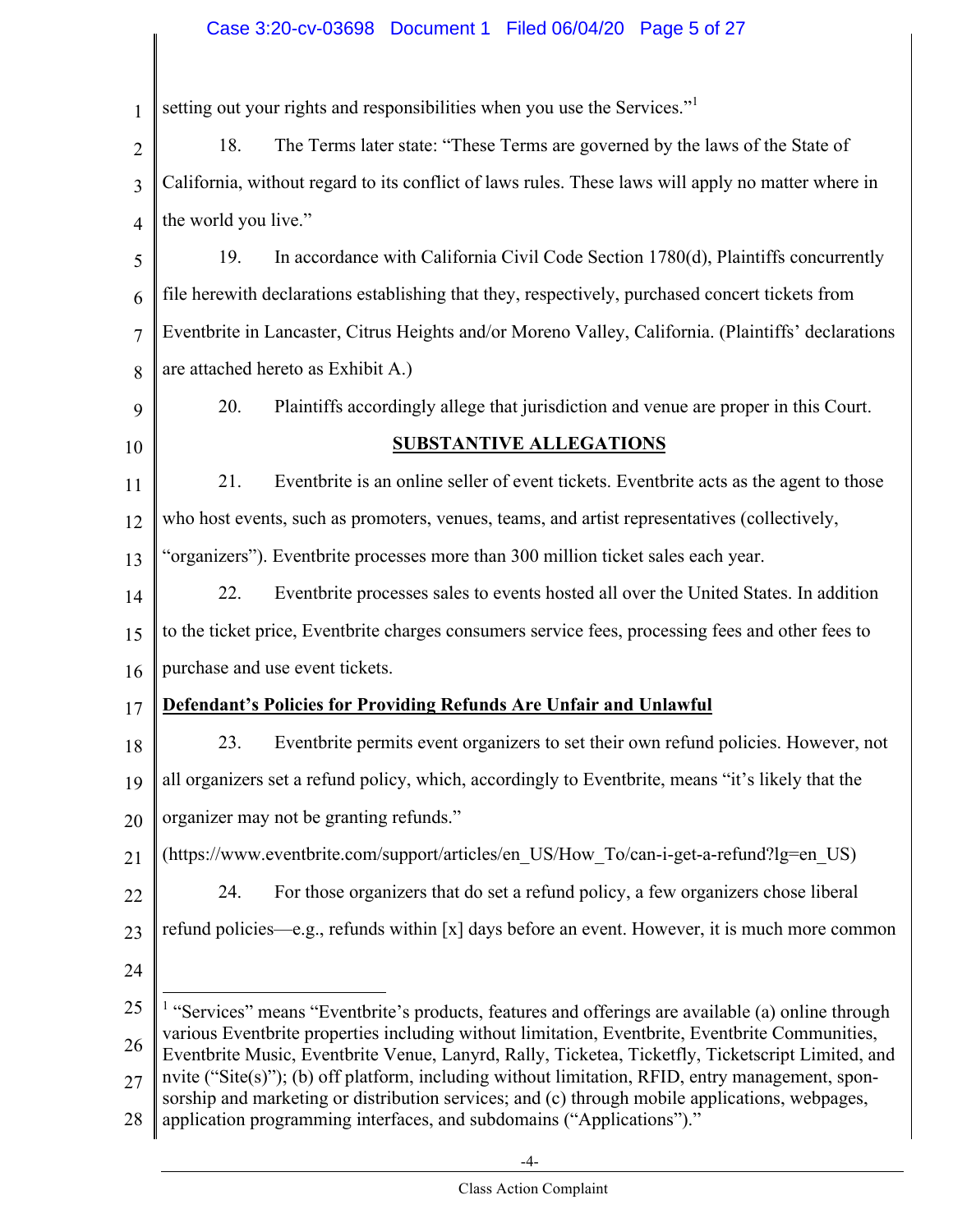## Case 3:20-cv-03698 Document 1 Filed 06/04/20 Page 6 of 27

 $\parallel$ 

| $\mathbf{1}$   | that Eventbrite organizers set a "No Refunds" policy, "which means that the event organizer does                                                                                 |
|----------------|----------------------------------------------------------------------------------------------------------------------------------------------------------------------------------|
| $\overline{2}$ | not grant refunds for this event."                                                                                                                                               |
| 3              | (https://www.eventbrite.com/support/articles/en_US/Troubleshooting/understanding-event-                                                                                          |
| $\overline{4}$ | refund-policies?lg=en US.)                                                                                                                                                       |
| 5              | 25.<br>Eventbrite's FAQ states: "Organizers set their own refund policies, and Eventbrite                                                                                        |
| 6              | makes every effort to honor their refund policy. If you receive an email from the event organizer                                                                                |
| 7              | saying your refund request was declined, you can't submit another refund request for that order."                                                                                |
| 8              | (https://www.eventbrite.com/support/articles/en_US/Q_A/what-can-i-do-if-my-refund-request-                                                                                       |
| 9              | was-declined?lg=en US)                                                                                                                                                           |
| 10             | 26.<br>For all event organizers, Eventbrite purports to set the following minimum                                                                                                |
| 11             | requirements for refunds:                                                                                                                                                        |
| 12             | We understand that refund policies vary depending on the type of event and the Organizer.                                                                                        |
| 13             | Because of that, we provide flexibility for Organizers to post their own policies with<br>respect to their events, so long as they meet the following minimum requirements:      |
| 14             | (a) Refund policies must be posted on the applicable event page;                                                                                                                 |
| 15<br>16       | (b) "No refund" policies are permissible, but must be clearly identified as such and must<br>otherwise comply with these minimum requirements;                                   |
| 17             | (c) Refund policies (including "no refund" policies) must provide for a refund or other                                                                                          |
| 18             | make good for failure to provide the advertised goods and services (e.g., event<br>cancellation);                                                                                |
| 19             | (d) Refund policies must be in accordance with all applicable local, state, provincial,                                                                                          |
| 20             | national and other laws, rules and regulations, including all requirements imposed by Card<br>Schemes or Alternative Form of Payment Frameworks (each as defined in the Merchant |
| 21             | Agreement);                                                                                                                                                                      |
| 22<br>23       | (e) Refund policies must include specific instructions on how to obtain a refund, including<br>how, when and where to direct a refund request;                                   |
| 24             |                                                                                                                                                                                  |
| 25             | (f) Refund policies may not be changed with respect to purchases made prior to the date of<br>such change and its posting to the applicable event page;                          |
| 26             | (g) Refund policies must set out a specific time frame within which refund requests will                                                                                         |
| 27             | be responded to, which should not exceed five (5) business days for a first response; and                                                                                        |
| 28             | (h) Refund policies must otherwise be fair and reasonable.                                                                                                                       |
|                |                                                                                                                                                                                  |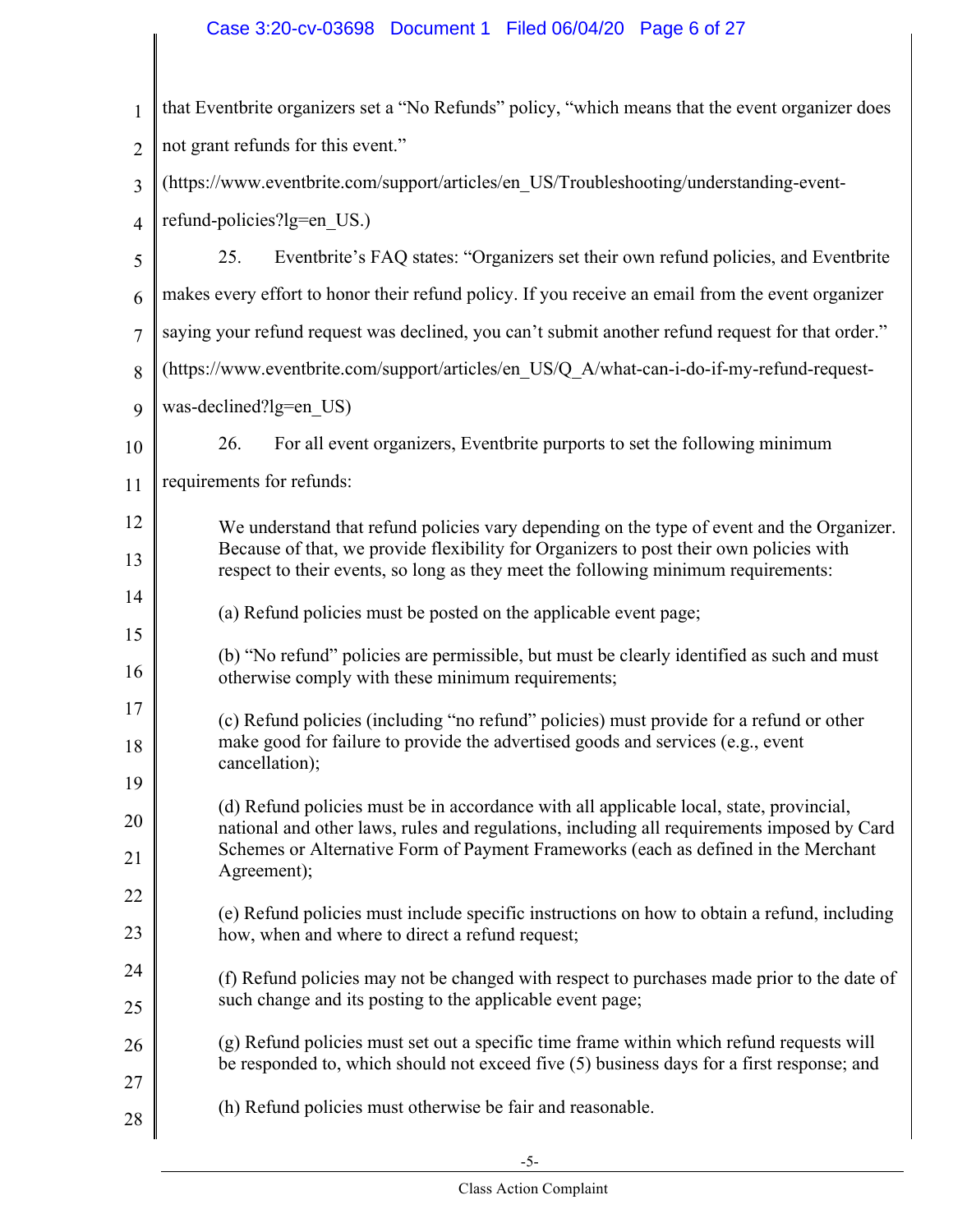|                                     | Case 3:20-cv-03698  Document 1  Filed 06/04/20  Page 7 of 27                                                                                                                                                                                                                                                                                                                                                                                                                |
|-------------------------------------|-----------------------------------------------------------------------------------------------------------------------------------------------------------------------------------------------------------------------------------------------------------------------------------------------------------------------------------------------------------------------------------------------------------------------------------------------------------------------------|
| $\mathbf{1}$<br>$\overline{2}$<br>3 | If a refund policy is not posted or does not meet these minimum requirements set forth<br>above, Eventbrite may (but has no obligation to) modify such refund policy such that it<br>meets these minimum requirements. Such modification may take the form of<br>prospectively making changes to the Organizer's posted refund policy on the applicable<br>event page or retroactively applying such changes at the time of a dispute, chargeback<br>and/or refund request. |
| $\overline{4}$<br>5                 | (https://www.eventbrite.com/support/articles/en_US/Troubleshooting/eventbrites-organizer-<br>refund-policy-requirements?lg=en US)                                                                                                                                                                                                                                                                                                                                           |
| 6                                   | Even when adhered to, Eventbrite's minimum refund requirements do not comply<br>27.                                                                                                                                                                                                                                                                                                                                                                                         |
| $\tau$                              | with California law, including the lack of a mandatory refund for events that are canceled,                                                                                                                                                                                                                                                                                                                                                                                 |
| 8                                   | rescheduled, or postponed.                                                                                                                                                                                                                                                                                                                                                                                                                                                  |
| 9                                   | 28.<br>Indeed, in instances where the event is canceled or postponed/rescheduled,                                                                                                                                                                                                                                                                                                                                                                                           |
| 10                                  | Eventbrite feebly suggests customers should contact Eventbrite's "customer experience team.                                                                                                                                                                                                                                                                                                                                                                                 |
| 11                                  | They can pass your request on to our Trust $\&$ Safety team who works to protect the Eventbrite                                                                                                                                                                                                                                                                                                                                                                             |
| 12                                  | community."                                                                                                                                                                                                                                                                                                                                                                                                                                                                 |
| 13                                  | Eventbrite's requirement that an organizer "make good" for a failure to provide the<br>29.                                                                                                                                                                                                                                                                                                                                                                                  |
| 14                                  | goods and services is meaningless nonsense, which frustrates the entire policy. Moreover, it only                                                                                                                                                                                                                                                                                                                                                                           |
| 15                                  | applies to event cancellations and not rescheduled events or postponed events, including                                                                                                                                                                                                                                                                                                                                                                                    |
| 16                                  | indefinitely posted events.                                                                                                                                                                                                                                                                                                                                                                                                                                                 |
| 17                                  | Following the outbreak of Covid-19, Eventbrite posted "information on the<br>30.                                                                                                                                                                                                                                                                                                                                                                                            |
| 18                                  | coronavirus" for attendees. In it, Eventbrite does not even follow its minimum refunds policies,                                                                                                                                                                                                                                                                                                                                                                            |
| 19                                  | let alone California law. It states:                                                                                                                                                                                                                                                                                                                                                                                                                                        |
| 20                                  | Events cancelled due to coronavirus                                                                                                                                                                                                                                                                                                                                                                                                                                         |
| 21                                  | If an event is cancelled by the organizer, your entire purchase—the ticket price and any                                                                                                                                                                                                                                                                                                                                                                                    |
| 22                                  | Eventbrite fees, should be refunded to you by the organizer.                                                                                                                                                                                                                                                                                                                                                                                                                |
| 23                                  | If you have questions about whether an event will be cancelled, we suggest connecting                                                                                                                                                                                                                                                                                                                                                                                       |
| 24                                  | with the organizer of this event directly.                                                                                                                                                                                                                                                                                                                                                                                                                                  |
| 25                                  | Postponed events due to coronavirus                                                                                                                                                                                                                                                                                                                                                                                                                                         |
| 26                                  | If an event is postponed by the organizer, we suggest connecting with the organizer of this                                                                                                                                                                                                                                                                                                                                                                                 |
| 27                                  | event directly to address your questions about rescheduled dates, possible refunds, or<br>event details.                                                                                                                                                                                                                                                                                                                                                                    |
| 28                                  | Event organizers are expected to respond to you within 1 week (2 business days if you                                                                                                                                                                                                                                                                                                                                                                                       |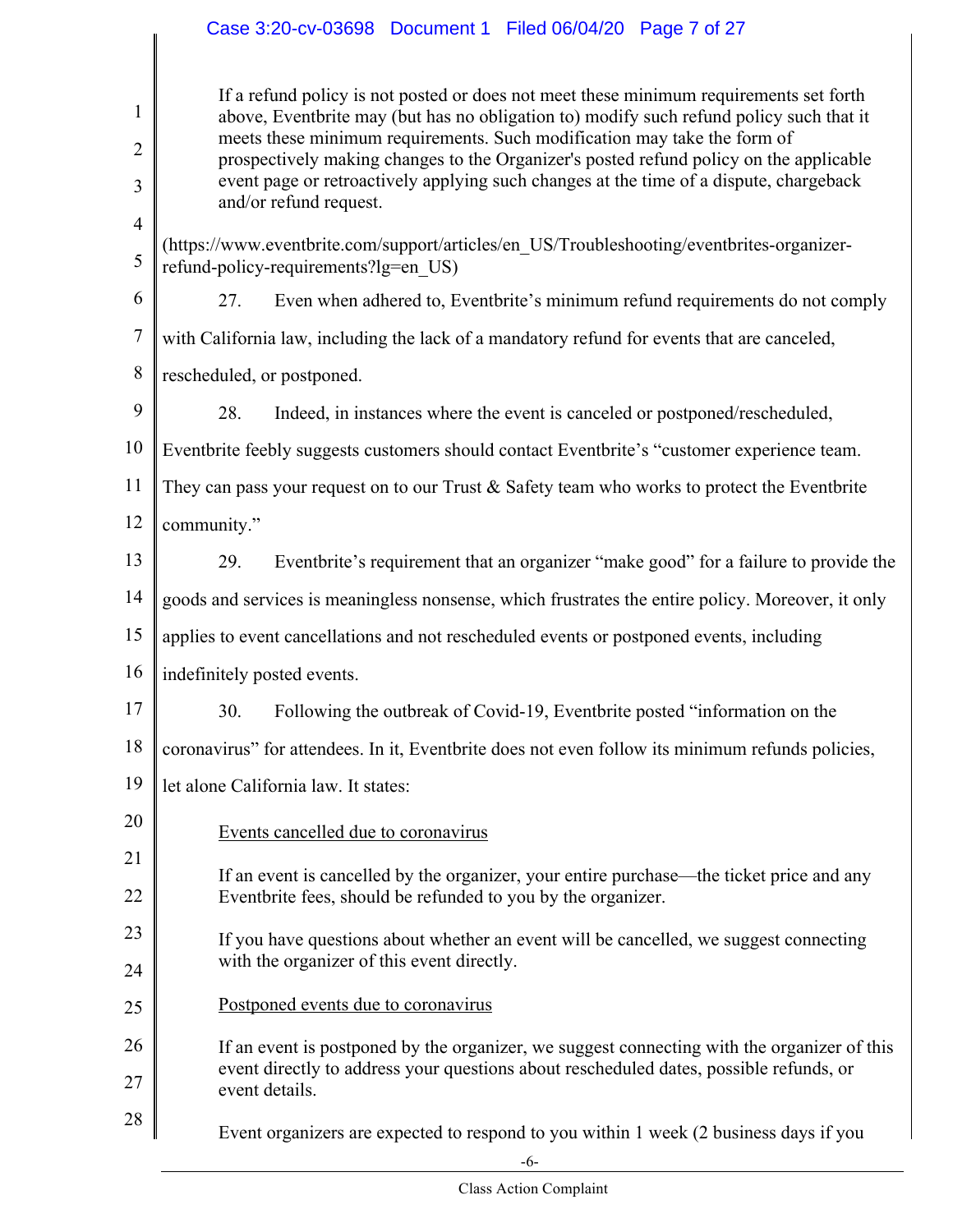|                | Case 3:20-cv-03698 Document 1 Filed 06/04/20 Page 8 of 27                                                                                                                              |
|----------------|----------------------------------------------------------------------------------------------------------------------------------------------------------------------------------------|
| $\mathbf{1}$   | paid using PayPal).                                                                                                                                                                    |
| $\overline{2}$ | Refunds for events due to coronavirus                                                                                                                                                  |
| 3              | If you're concerned about attending an event due to coronavirus, contact the event<br>organizer to see what options are available.                                                     |
| 4              |                                                                                                                                                                                        |
| 5              | If you want to request a refund, follow the instructions in our Help Center.                                                                                                           |
| 6              | (https://www.eventbrite.com/support/articles/en_US/Troubleshooting/for-event-attendees-<br>information-on-the-coronavirus?lg=en US) (underlining added)                                |
| 7              | 31.<br>In order to obtain a refund, even for cancelled events, Eventbrite additionally                                                                                                 |
| 8              | requires the following:                                                                                                                                                                |
| 9              | Submit refund request                                                                                                                                                                  |
| 10             | As a first step, check with your event creator to ask for a refund. If they're unable to offer<br>a refund or an experience of similar value, you can submit a refund request here if: |
| 11<br>12       | Your event was cancelled AND                                                                                                                                                           |
| 13             | You purchased your ticket before March 15th AND                                                                                                                                        |
| 14             | The event was scheduled to take place between March 15, 2020 and May 15, 2020 AND                                                                                                      |
| 15             | You paid using some method other than SEPA, iDEAL, or Bancontact. <sup>2</sup>                                                                                                         |
| 16<br>17       | (https://www.eventbrite.com/support/articles/en_US/Multi_Group_How_To/refund-requirments-<br>for-events-canceled-due-to-covid-19?lg=en_US) (emphasis supplied)                         |
| 18             |                                                                                                                                                                                        |
| 19             | $2$ Plaintiffs understand that this policy was subsequently modified. However, the modifications do<br>not cure Defendant's legal violations. The revised policy is as follows:        |
| 20             |                                                                                                                                                                                        |
| 21             | • The event is canceled.<br>• The event was scheduled to take place between March 15th, 2020 and June 15th, 2020.                                                                      |
| 22             | • You purchased the order before March 15th, 2020.<br>• It has been less than 45 days since the organizer canceled the event.                                                          |
| 23             | If you meet these requirements and the organizer says they are unable to issue a refund or                                                                                             |
| 24             | offer a similar experience, fill out this form.                                                                                                                                        |
| 25             | Due to the high amount of requests, please allow up to 8 weeks to hear back. If approved,<br>the funds will arrive in your account within 5 - 7 business days.                         |
| 26             |                                                                                                                                                                                        |
| 27             | (See https://www.eventbrite.com/support/articles/en US/Multi Group How To/refund-<br>requirements-for-events-canceled-due-to-covid-19?lg=en US)                                        |
| 28             |                                                                                                                                                                                        |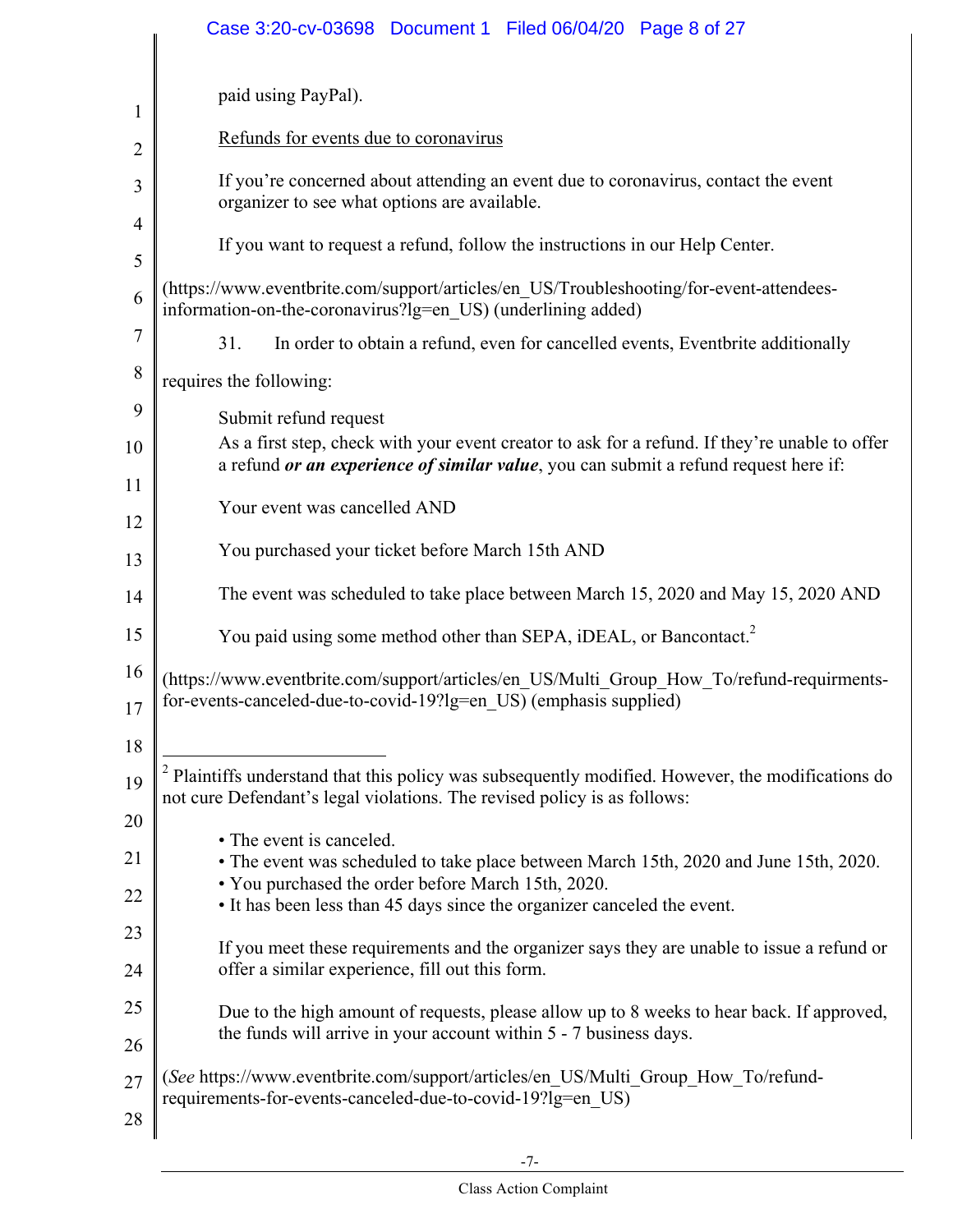#### Case 3:20-cv-03698 Document 1 Filed 06/04/20 Page 9 of 27

1 2 3 4 32. In other words, even for a cancellation, Defendant does not mandate refunds; rather, an "experience of similar value" may be provided. Moreover, there is no rationale regarding the purchase date or even date requirements. Finally, if an event is postponed or rescheduled, refunds need not be (and are not) provided.

5 6 7 8 9 10 11 12 13 14 15 33. Though it is unclear and misleading, the same appears to be true regarding Eventbrite's fees. Eventbrite states: "Eventbrite fees are nonrefundable, so we won't return them to the ticket buyer when a refund is processed. But there are two exceptions. We will refund the Eventbrite fees to buyers when an event is cancelled or when the buyer was charged multiple times in error and requests a refund within 7 days of purchase." Eventbrite later states that "Refunds will include the ticket price less the Eventbrite fees (which consists of the payment processing fee and the service fee combined)." Still later Eventbrite states, "If an event is cancelled or postponed, refunds will be for the entire purchase—that includes the ticket price and the Eventbrite fees." (https://www.eventbrite.com/support/articles/en\_US/Troubleshooting/is-theeventbrite-fee-refundable?lg=en\_US). This last statement is false, as Eventbrite has refused to refund ticket prices or fees for postponed or rescheduled events.

16

#### **PLAINTIFFS' EXPERIENCES**

17 18 19 20 34. On or about February 11, 2020, Plaintiff Snow purchased four tickets the Reggae Rise Up Musical Festival to take place in Las Vegas, Nevada. With fees and costs, the four tickets cost Plaintiff approximately \$285. The Reggae Rise Up festival was scheduled to take place on April 18 and 19.

21 22 23 35. Eventbrite later informed Plaintiff Snow that, due to the coronavirus outbreak, the Reggae Rise Up festival would be indefinitely "postponed." Eventbrite, however, would not refund the total amount Plaintiff Snow paid for the Reggae Rise Up festival concert tickets.

24 25 36. Eventbrite later informed Ms. Snow that the Reggae Rise Up festival was rescheduled for October 24-25, 2020.

26 27 28 37. On March 19, 2020, Plaintiff Snow requested a refund, but her request was denied. 38. On or about January 14, 2020, Plaintiff Piceno purchased tickets to the Barbara Mason concert and dinner to take place in Commerce, California. With fees and costs, the Bar-

-8-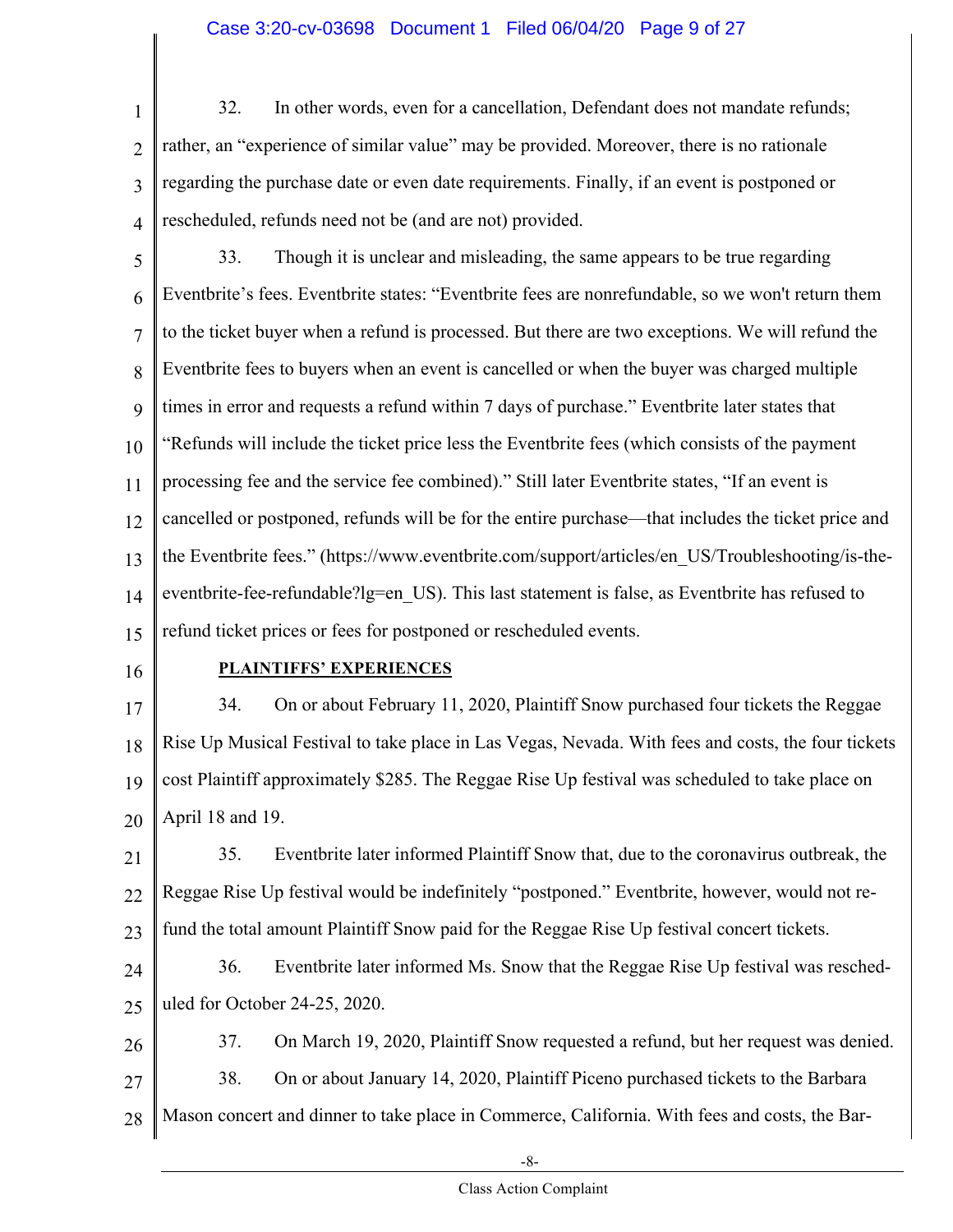#### Case 3:20-cv-03698 Document 1 Filed 06/04/20 Page 10 of 27

|                      | 1   bara Mason tickets cost Plaintiff Piceno \$755.53. The Barbara Mason show was initially sched- |
|----------------------|----------------------------------------------------------------------------------------------------|
|                      | 2   uled to take place on March 23, 2020.                                                          |
| $3 \parallel$<br>39. | Eventbrite later informed Plaintiff Piceno that, due to the coronavirus outbreak, the              |

4 5 Barbara Mason show would be rescheduled for September 29, 2020. The Eventbrite website currently shows the Barbara Mason event as being "sold out."

6 7 40. On or around April 16, 2020, Plaintiff Piceno requested a refund, but his request was denied.

8 9 10 11 41. On or about December 19, 2019, Plaintiff Conner purchased tickets to the Tanya Tucker concert to take place in Sacramento, California. With fees and costs, the Tanya Tucker tickets cost Plaintiff Conner \$132.35. The Tanya Tucker show was initially scheduled to take place on June 5, 2020.

12 13 14 42. Eventbrite recently informed Plaintiff Conner that, due to the coronavirus outbreak, the Tanya Tucker show would be postponed. The Tanya Tucker concert in Sacramento has yet to be rescheduled.

15 16 43. Given the pandemic, Ms. Conner is no longer interested in attending a postponed concert. She accordingly requested a refund, but her request was denied.

17

#### **CLASS ALLEGATIONS**

- 18 19 20 21 44. Plaintiffs bring this class action lawsuit on behalf of the following proposed class and subclass of similarly situated persons, pursuant to Rule 23(b)(2) and (b)(3) of the Federal Rules of Civil Procedure, defined as follows:
- 22 23 The Class: All natural persons who between June 3, 2016 and the date of preliminary approval: (i) purchased tickets from Eventbrite to any event which was cancelled, postponed, or rescheduled and (ii) were not provided the opportunity to obtain a full refund for the event. (Purchases for purposes of resale shall be excluded.)
- 24 The California Subclass: All Class Members who reside in California.
- 25 45. This action has been brought and may properly be maintained as a class action
- 26 against Defendant because there is a well-defined community of interest in the litigation and the
- 27 proposed class is easily ascertainable.
- 28 46. Numerosity: Plaintiffs do not know the exact size of the Class, but they estimate it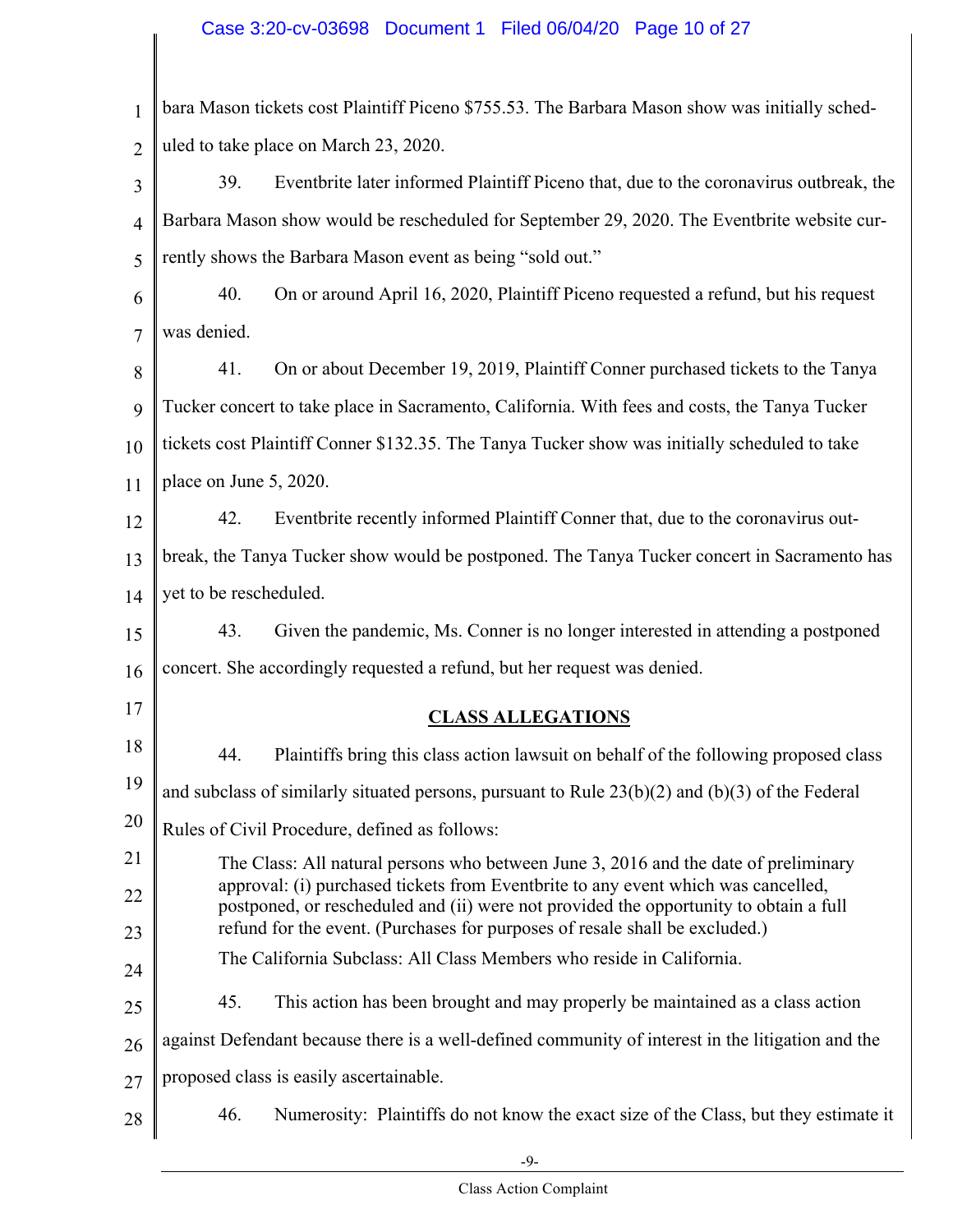#### Case 3:20-cv-03698 Document 1 Filed 06/04/20 Page 11 of 27

1 2 3 4 is composed of more than 500 persons. At a minimum, there are tens of thousands of Class Members but very likely many more. The persons in the Class are so numerous that the joinder of all such persons is impracticable and the disposition of their claims in a class action rather than in individual actions will benefit the parties and the courts.

5 6 7 8 9 10 47. Common Questions Predominate: This action involves common questions of law and fact to the potential classes because each class member's claim derives from the same deceptive, unlawful and/or unfair statements and omissions. The common questions of law and fact predominate over individual questions, as proof of a common or single set of facts will establish the right of each member of the Class to recover. The questions of law and fact common to the Class including, but are not limited to, the following:

| 11 | Whether Defendant's failure to issue refunds constitutes unjust enrichment, a<br>a. |
|----|-------------------------------------------------------------------------------------|
| 12 | breach of contract, and/or conversion;                                              |
| 13 | Whether Defendant's conduct violates the CLRA;<br>$b_{-}$                           |

- 14 15 16 c. Whether Defendant's conduct is unlawful, unfair, or fraudulent in violation of the Unfair Competition Law, California Business and Professions Code §17200, *et seq*.;
- 17 18 d. Whether Defendant's made untrue or misleading statements within the meaning of California Business and Professions Code § 17500, *et seq*.;
- 19 20 e. The amount of profits and revenues earned by Defendant as a result of the misconduct;
- 21 22 23 f. Whether class members and/or the general public are entitled to restitution, injunctive and other equitable relief and, if so, what is the nature (and amount) of such relief; and
- 24 25 g. Whether class members are entitled to payment of actual, incidental, consequential, exemplary and/or statutory damages plus interest thereon, and if so,
- 26 what is the nature of such relief.

27

- 48. Typicality: Plaintiffs' claims are typical of the claims of other members of the
- 28 Class because, among other things, all such claims arise out of the same wrongful course of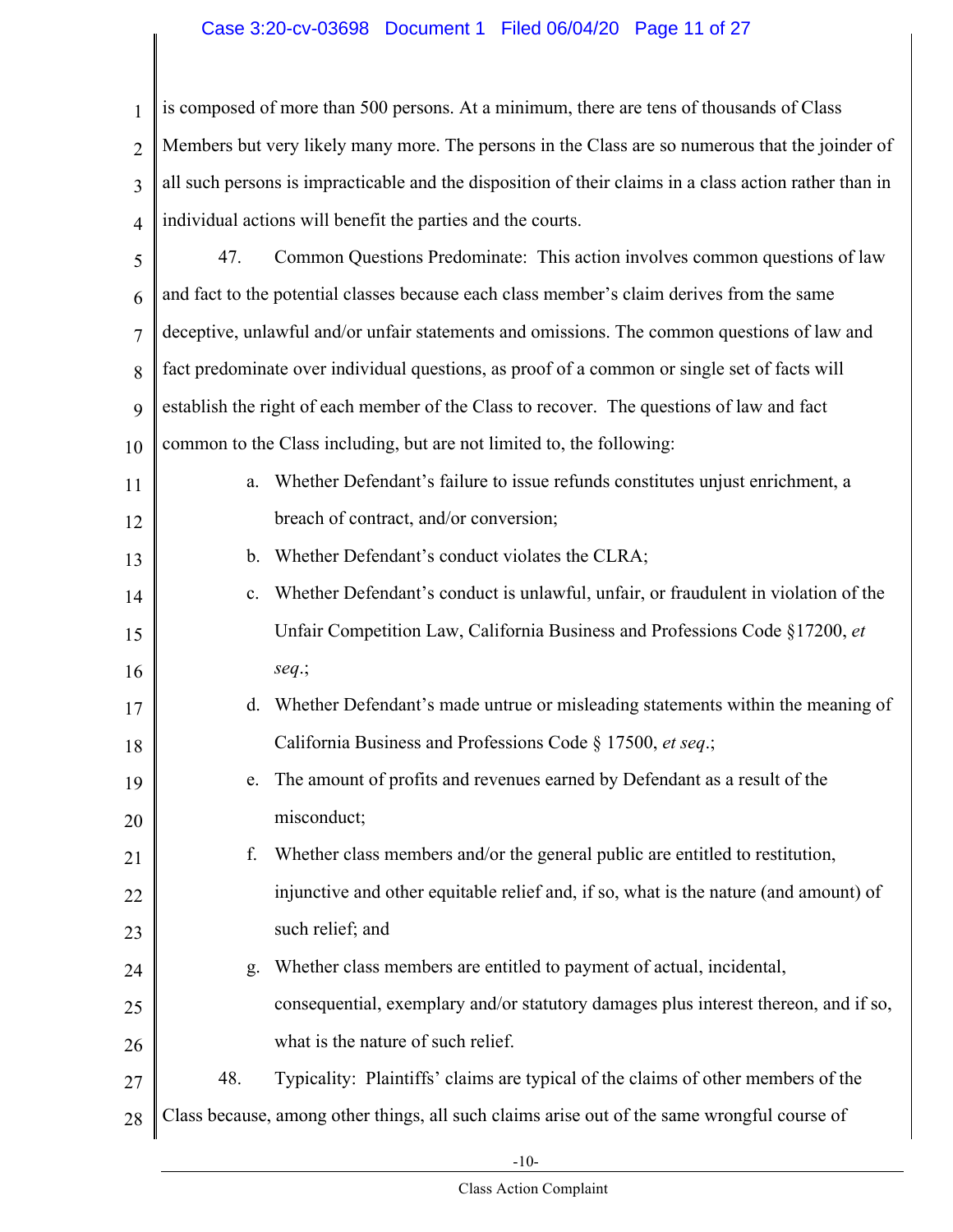#### Case 3:20-cv-03698 Document 1 Filed 06/04/20 Page 12 of 27

1 2 3 4 5 6 7 8 conduct in which the Defendant engaged in violation of law as described herein. Further, the damages of each member of the Class were caused directly by Defendant's wrongful conduct in violation of the law as alleged herein. Plaintiffs and the Classes have suffered injury in fact as a result of Defendant's false representations. Plaintiffs and the Classes each purchased a ticket to an event that was canceled, postponed or rescheduled and for which Defendant refuse to provide a refund. Plaintiffs and the Class Members would not have purchased the event tickets if they had known that they would not have the option to receive a refund if the event were canceled, postponed or rescheduled.

9 10 11 12 13 14 15 16 17 18 19 49. Adequacy of Representation: Plaintiffs will fairly and adequately protect the interests of all class members because it is in their best interests to prosecute the claims alleged herein to obtain full compensation due to them for the unfair and illegal conduct of which they complain. Plaintiffs also have no interests that are in conflict with, or antagonistic to, the interests of class members. Plaintiffs have retained highly competent and experienced class action attorneys to represent their interests and that of the classes. By prevailing on their own claims, Plaintiffs will establish Defendant's liability to all class members. Plaintiffs and their counsel have the necessary financial resources to adequately and vigorously litigate this class action, and Plaintiffs and counsel are aware of their fiduciary responsibilities to the class members and are determined to diligently discharge those duties by vigorously seeking the maximum possible recovery for class members.

20 21 22 23 24 25 26 27 28 50. Superiority: There is no plain, speedy, or adequate remedy other than by maintenance of this class action. The prosecution of individual remedies by members of the classes will tend to establish inconsistent standards of conduct for Defendant and result in the impairment of class members' rights and the disposition of their interests through actions to which they were not parties. Class action treatment will permit a large number of similarly situated persons to prosecute their common claims in a single forum simultaneously, efficiently, and without the unnecessary duplication of effort and expense that numerous individual actions would engender. Furthermore, as the damages suffered by each individual member of the class may be relatively small, the expenses and burden of individual litigation would make it difficult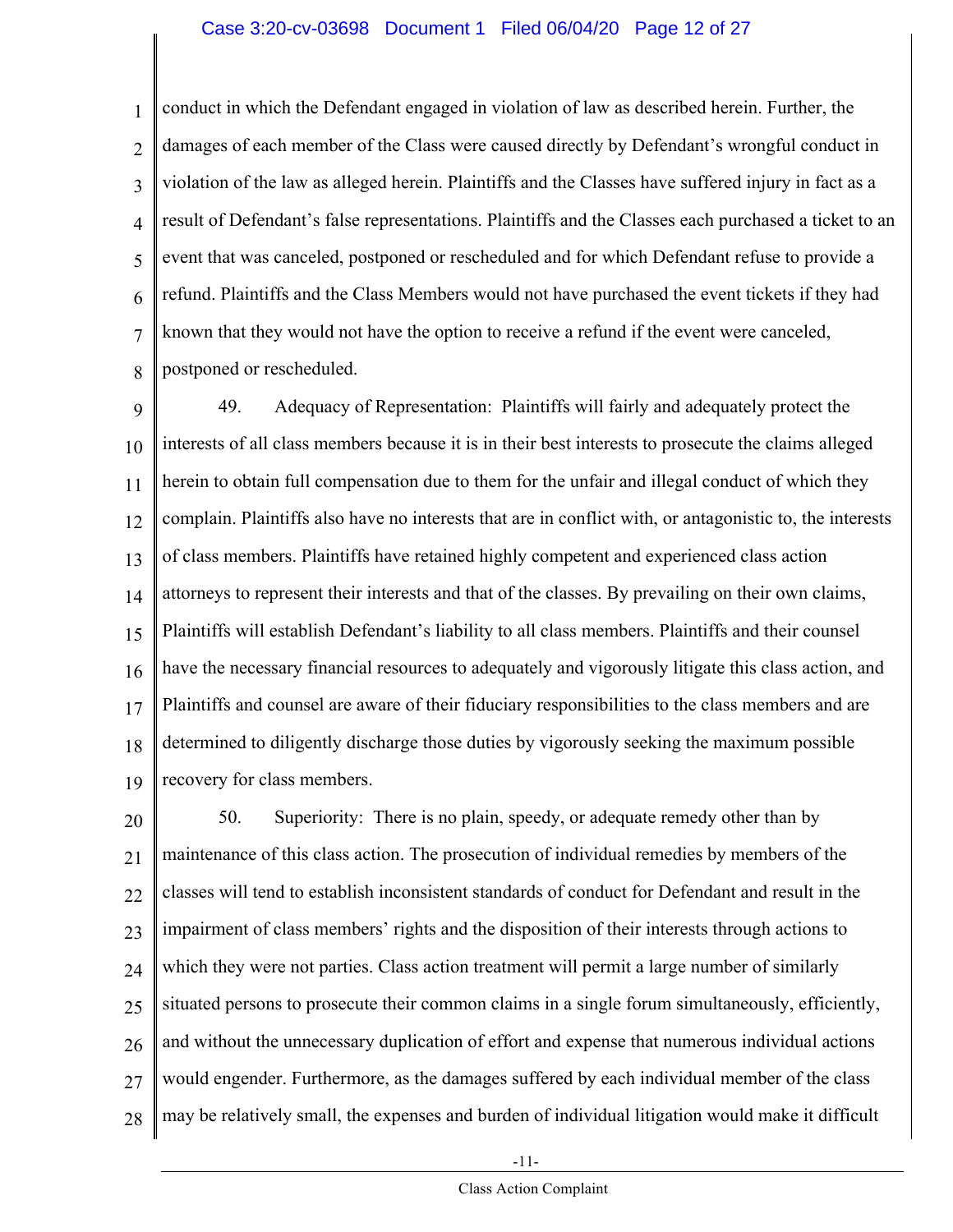| $\mathbf{1}$   | or impossible for individual members of the class to redress the wrongs done to them, while an       |  |
|----------------|------------------------------------------------------------------------------------------------------|--|
| $\overline{2}$ | important public interest will be served by addressing the matter as a class action.                 |  |
| 3              | Plaintiffs are unaware of any difficulties that are likely to be encountered in the<br>51.           |  |
| $\overline{4}$ | management of this action that would preclude its maintenance as a class action.                     |  |
| 5              | <b>CAUSES OF ACTION</b>                                                                              |  |
| 6              | <b>PLAINTIFFS' FIRST CAUSE OF ACTION</b>                                                             |  |
| 7              | (Breach of Contract)<br>On Behalf of Plaintiffs Piceno and Conner, the Class, and the Subclass       |  |
| 8              | 52.<br>Plaintiffs reallege and incorporate the paragraphs of this Class Action Complaint             |  |
| 9              | as if set forth herein.                                                                              |  |
| 10             | A contract was formed between Plaintiffs and Class members on the one hand and<br>53.                |  |
| 11             | Defendant on the other with respect to purchases made on Defendant's website.                        |  |
| 12             | 54.<br>The contract that governs the transactions at issue in this case includes the Terms           |  |
| 13             | of Service Agreement, frequently asked questions, and/or any other policies that were on             |  |
| 14             | Defendant's website and operative as of the date of Plaintiffs and the Class Members' purchases.     |  |
| 15             | 55.<br>Plaintiffs and the Class performed their obligations under the contract.                      |  |
| 16             | 56.<br>Defendant breached the contract when it ceased providing refunds to canceled,                 |  |
| 17             | postponed, and/or rescheduled events as required under its policies and by California state law.     |  |
| 18             | 57.<br>Defendant's breaches were willful and not the result of mistake or inadvertence.              |  |
| 19             | 58.<br>As a result of Defendant's breaches of the contract, Plaintiffs and other Class               |  |
| 20             | members have been damaged in an amount to be determined at trial.                                    |  |
| 21             | 59.<br>Plaintiffs and Class Members seek, pursuant to Civil Code § 1689(b), to rescind               |  |
| 22             | the agreements and contracts relative to the event tickets sales on the following grounds: "(3) If   |  |
| 23             | the consideration for the obligation of the rescinding party becomes entirely void from any cause;   |  |
| 24             | (4) If the consideration for the obligation of the rescinding party, before it is rendered to him,   |  |
| 25             | fails in a material respect from any cause; $\dots$ (6) If the public interest will be prejudiced by |  |
| 26             | permitting the contract to stand" and other causes and grounds according to proof.                   |  |
| 27             |                                                                                                      |  |
| 28             | <b>PLAINTIFFS' SECOND CAUSE OF ACTION</b><br>(Conversion)                                            |  |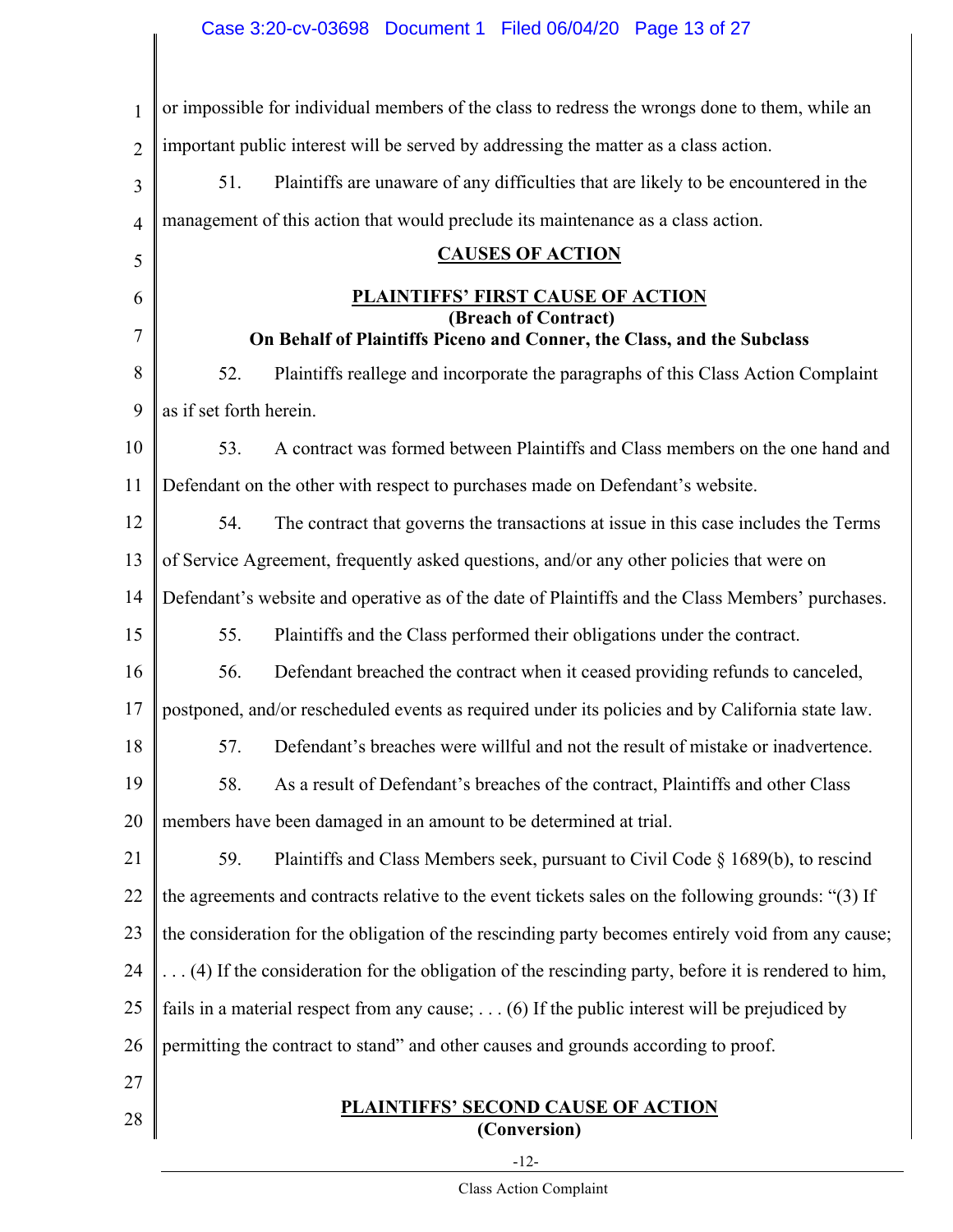$\mathbf{I}$ 

| $\mathbf{1}$   |                          | On Behalf of All Plaintiffs, the Class, and the Subclass                                              |
|----------------|--------------------------|-------------------------------------------------------------------------------------------------------|
| $\overline{2}$ | 60.                      | Plaintiffs reallege and incorporate the paragraphs of this Class Action Complaint                     |
| 3              | as if set forth herein.  |                                                                                                       |
|                | 61.                      | From the moment of cancellation, postponement and/or rescheduling of the live                         |
| 4              |                          | events to which Plaintiffs and the Class purchased tickets, Plaintiffs and the Class owned and had    |
| 5              |                          | a right to possess funds in the amount that they paid for tickets to events that would not take place |
| 6              | as originally scheduled. |                                                                                                       |
| 7              | 62.                      | Defendant intentionally and substantially interfered with property belonging to                       |
| 8<br>9         |                          | Plaintiffs and the Class by taking possession of it, refusing to refund it to Plaintiffs, preventing  |
|                |                          | Plaintiffs and the Class from having access to it, and/or refusing to return it to Plaintiffs after a |
| 10<br>11       |                          | demand was made for its return.                                                                       |
|                | 63.                      | Plaintiffs and the Class did not consent to Defendant's conduct in withholding                        |
| 12<br>13       | their funds.             |                                                                                                       |
|                | 64.                      | Plaintiffs and the Class were harmed by Defendant's conduct.                                          |
| 14             | 65.                      | As a result of Defendant's conduct, Plaintiffs and other Class members have been                      |
| 15<br>16       |                          | damaged in an amount to be determined at trial.                                                       |
| 17             |                          |                                                                                                       |
| 18             |                          | <b>PLAINTIFFS' THIRD CAUSE OF ACTION</b><br>(Unjust Enrichment)                                       |
|                |                          | On Behalf of All Plaintiffs, the Class, and the Subclass                                              |
|                | 66.                      | Plaintiffs reallege and incorporate the paragraphs of this Class Action Complaint                     |
|                | as if set forth herein.  |                                                                                                       |
|                | 67.                      | Plaintiffs and members of the Class conferred benefits on Defendant by paying,                        |
|                |                          | and being charged, ticket fees events that have been canceled, postponed and/or rescheduled.          |
| 23<br>24       | 68.                      | Defendant has knowledge of such benefits. Defendant has been unjustly enriched                        |
|                |                          | in retaining the revenues derived from Plaintiffs and Class members' ticket sales. Retention of       |
| 25             |                          | those moneys under these circumstances is unjust and inequitable because Defendant is retaining       |
| 26             |                          | their customers full ticket price and fees despite canceling, postponing or rescheduling the events.  |
| 27             |                          | These misrepresentations and charges caused injuries to Plaintiffs and members of the Class           |
| 28             |                          | because they would not have paid Defendant's ticket fees had the true facts been known.               |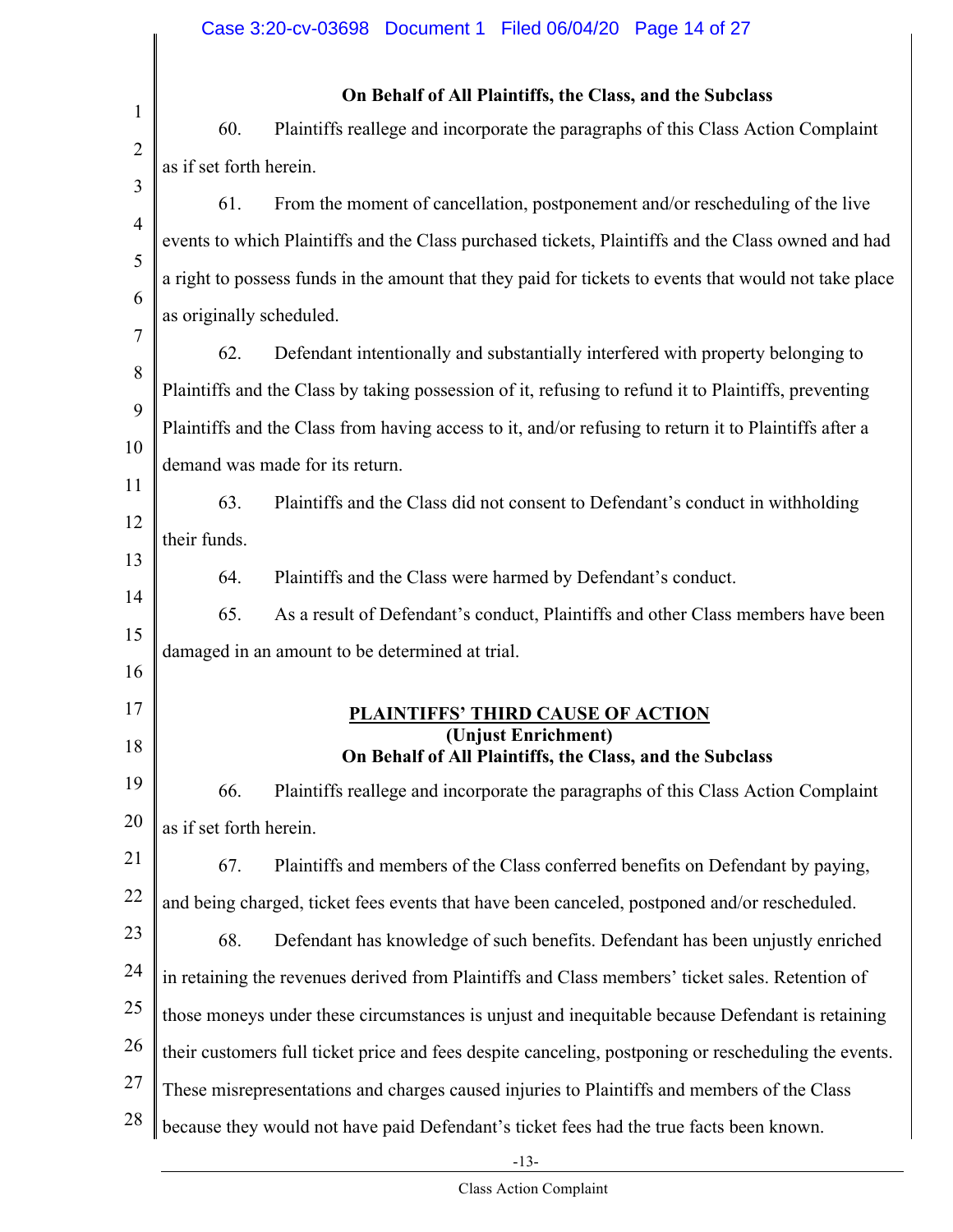$\mathsf I$ 

| $\mathbf{1}$   | Because Defendant's retention of the non-gratuitous benefits conferred on them by<br>69.               |
|----------------|--------------------------------------------------------------------------------------------------------|
| $\overline{2}$ | Plaintiffs and members of the Class is unjust and inequitable, Defendant must pay restitution to       |
| 3              | Plaintiffs and members of the Class for their unjust enrichment.                                       |
| 4              | <b>PLAINTIFFS' FOURTH CAUSE OF ACTION</b>                                                              |
| 5              | (Violation of the Consumers Legal Remedies Act (the "CLRA"), California Civil Code §<br>1750, et seq.) |
| 6              | On Behalf of Plaintiffs Piceno and Conner and the Subclass                                             |
| 7              | 70.<br>Plaintiffs realleges and incorporates the paragraphs of this Class Action Complaint             |
| 8              | as if set forth herein.                                                                                |
| 9              | Defendant's actions, representations and conduct have violated, and continue to<br>71.                 |
| 10             | violate the CLRA, because they extend to transactions that are intended to result, or which have       |
| 11             | resulted, in the sale of services to consumers.                                                        |
| 12             | Plaintiffs and other class members are "consumers" as that term is defined by the<br>72.               |
| 13             | CLRA in California Civil Code § 1761(d).                                                               |
| 14             | 73.<br>The event tickets that Plaintiffs and Subclass Members from Defendant are a                     |
| 15             | "good" and/or "service" within the meaning of Cal. Civ. Code $\S 1761(a)$ , (b).                       |
| 16             | The practices described herein, specifically Defendant's acts and practices<br>74.                     |
| 17             | described herein were intended to result in the sale of event tickets to the consuming public and      |
| 18             | have violated, and continue to violate, § 1770(a)(2), § 1770(a)(5), § 1770(a)(7), § 1770(a)(9),        |
| 19             | $\S$ 1770(a)(14), $\S$ 1770(a)(16), and $\S$ 1770(a)(19) of the CLRA. In violation of California Civil |
| 20             | Code $\S 1770(a)(2)$ , Defendant's acts and practices constitute improper representations regarding    |
| 21             | the source, sponsorship, approval, or certification of the services they sold. In violation of         |
| 22             | California Civil Code $\S1770(a)(5)$ , Defendant's acts and practices constitute improper              |
| 23             | representations that the services they sell have sponsorship, approval, characteristics, ingredients,  |
| 24             | uses, benefits, or quantities, which they do not have, e.g., that the event tickets would be           |
| 25             | refundable if the event was canceled, postponed or rescheduled. In violation of California Civil       |
| 26             | Code $\S 1770(a)(7)$ , Defendant's acts and practices constitute improper representations that the     |
| 27             | services it sells are of a particular standard, quality, or grade, when they are of another. In        |
| 28             | violation of California Civil Code $\S1770(a)(9)$ , Defendant advertised services with intent not to   |
|                |                                                                                                        |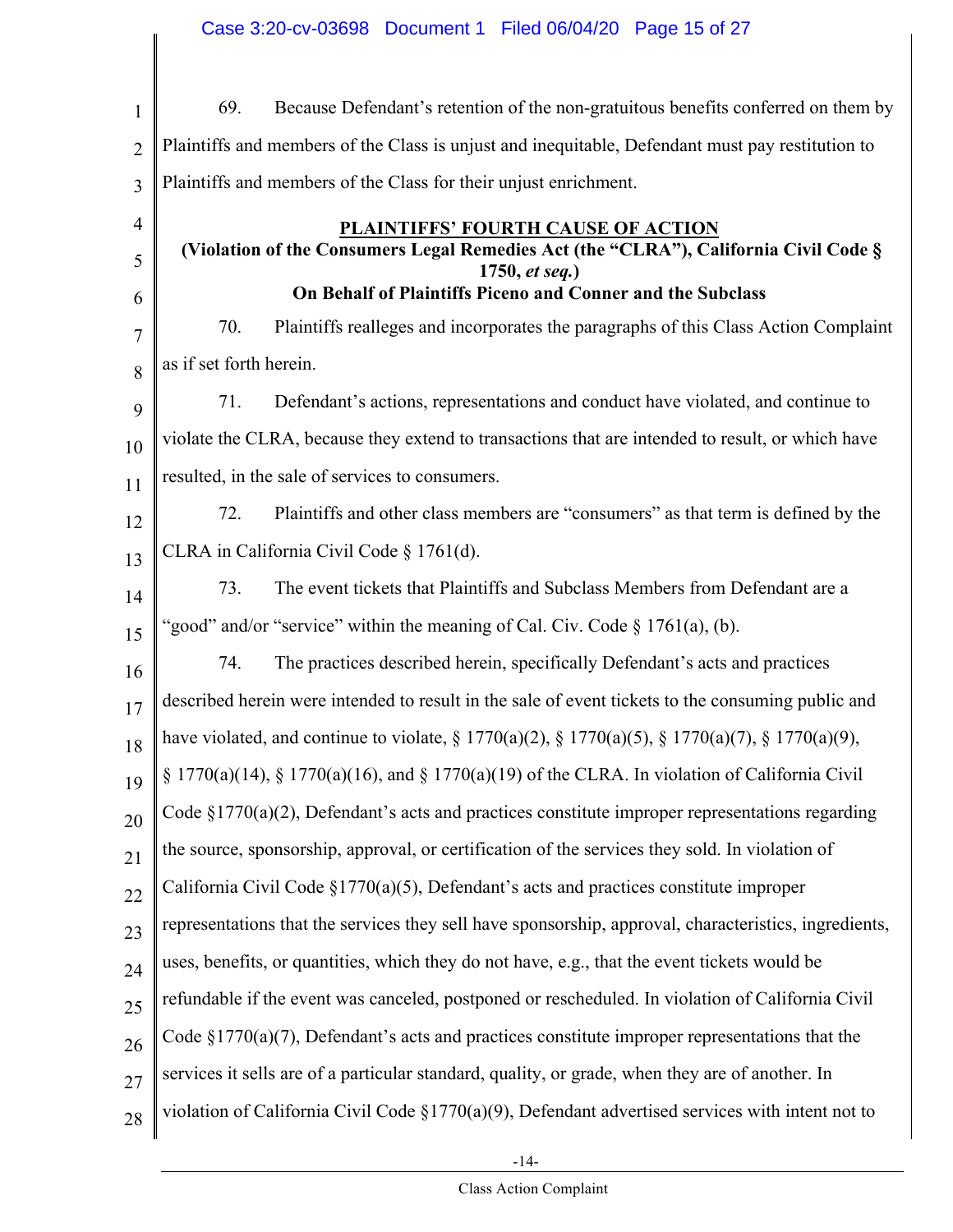#### Case 3:20-cv-03698 Document 1 Filed 06/04/20 Page 16 of 27

1 2 3 4 5 sell them as advertised. In violation of Cal. Civ. Code  $\S 1770(a)(14)$ , Defendant represented that a transaction involved rights, remedies, and/or obligations, which it does not have or involve. In violation of Cal. Civ. Code § 1770(a)(16), Defendant represented that the subject of a transaction has been supplied in accordance with a previous representation (that refunds would be available) when it was not.

6 7 8 9 10 11 12 13 14 15 16 75. Plaintiffs seek, on behalf of themselves, the Subclass Members, and the general public an injunction to (i) enjoin Defendant from continuing to employ the unlawful methods, acts and practices alleged herein pursuant to California Civil Code  $\S 1780(a)(2)$  and (ii) mandate that Defendant, without limitation, (1) inform consumers of their rights under section 22507 of the Business and Professions Code, (2) refuse to sell tickets if the organizer does not agree, in writing, to comply with section 22507 of the Business and Professions Code; and (3) ensure organizer compliance with section 22507 of the Business and Professions Code, by the posting of a bond or maintaining consumer funds in escrow in event of cancellation, postponed or rescheduling.. If the injunction is not entered and Defendant is not restrained from engaging in these types of practices in the future, Plaintiff, the Subclass Members, and the general public will continue to suffer harm.

17 18 19 76. **CIVIL CODE § 1782 NOTICE**. Plaintiffs notice and demand that within thirty (30) days from that date of the filing of this Complaint that Defendant correct, repair, replace or otherwise rectify the unlawful, unfair, false and or deceptive practices complained of herein.

20 21 22 23 24 25 77. Should the violations herein alleged not be corrected, repaired, replace or rectified as required by Civil Code § 1782 within 30 days with respect to all Subclass Members, Plaintiffs will seek to amend this Class Action Complaint to seek, on behalf of each Subclass Member, actual damages of at least \$1000, punitive damages, an award of \$5000 for each Subclass Member who is a disabled person or senior citizen, and restitution of any ill-gotten gains due to Defendant's acts and practices.

26 27 78. Plaintiffs also request that this Court award them costs and reasonable attorneys' fees pursuant to California Civil Code § 1780(d).

28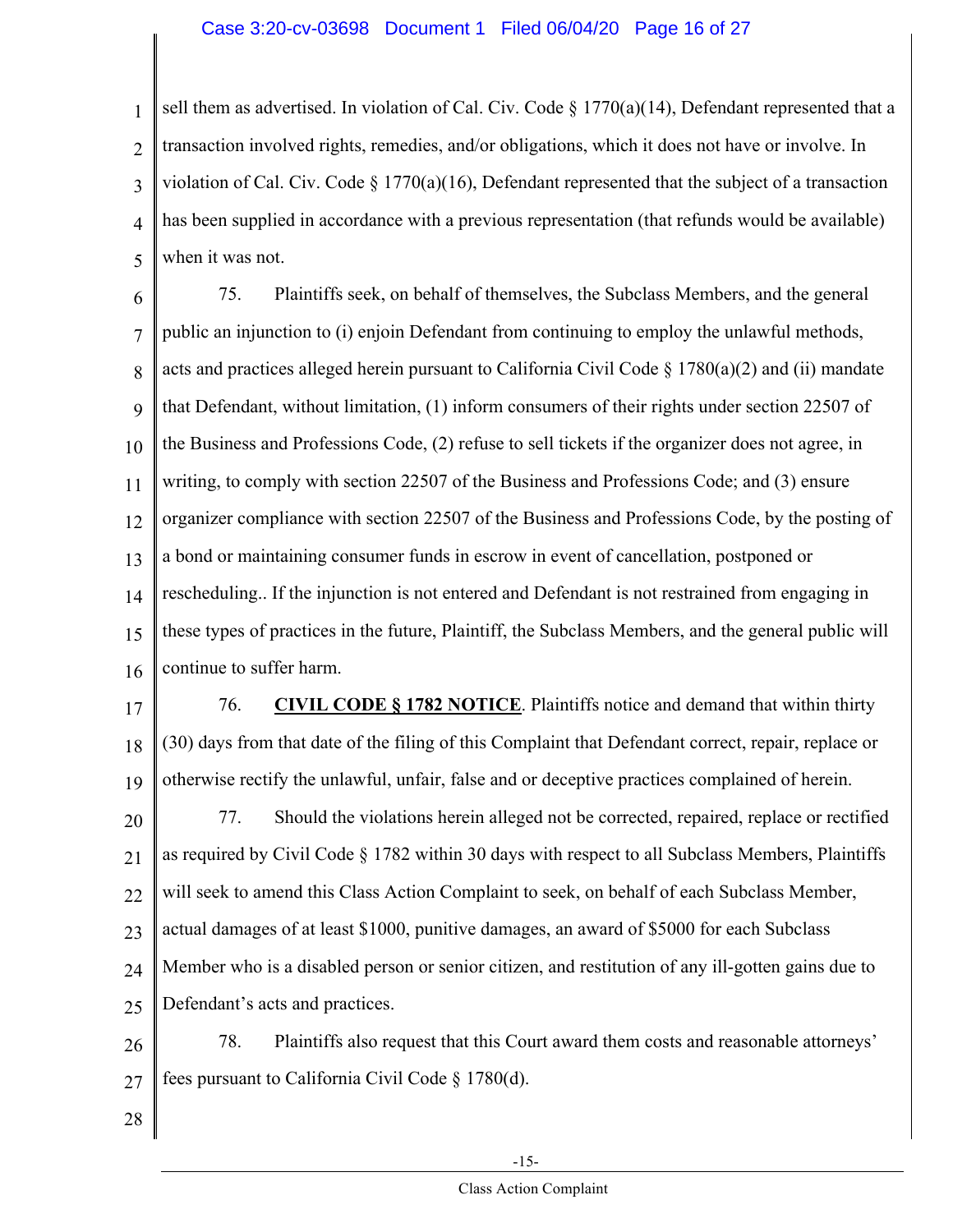|                          | Case 3:20-cv-03698 Document 1 Filed 06/04/20 Page 17 of 27                                                                                                                                       |
|--------------------------|--------------------------------------------------------------------------------------------------------------------------------------------------------------------------------------------------|
| 1<br>$\overline{2}$      | <b>PLAINTIFFS' FIFTH CAUSE OF ACTION</b><br>(False Advertising, Business and Professions Code § 17500, et seq. ("FAL"))<br>On Behalf of Plaintiffs Piceno and Conner, the Class and the Subclass |
| 3                        | Plaintiffs reallege and incorporate by reference the paragraphs of this Class Action<br>79.                                                                                                      |
| $\overline{\mathcal{A}}$ | Complaint as if set forth herein.                                                                                                                                                                |
| 5                        | 80.<br>Beginning at an exact date unknown to Plaintiffs, but within three (3) years                                                                                                              |
| 6                        | preceding the filing of the Class Action Complaint, Defendant made untrue, false, deceptive                                                                                                      |
| 7                        | and/or misleading statements in connection with the advertising, marketing, and sale of event                                                                                                    |
| 8                        | tickets.                                                                                                                                                                                         |
| 9                        | 81.<br>Defendant made representations and statements (by omission and commission)                                                                                                                |
| 10                       | that led reasonable customers to believe that they could receive refunds for the purchase price of                                                                                               |
| 11                       | tickets paid for events that were canceled, postponed or rescheduled.                                                                                                                            |
| 12                       | 82.<br>Plaintiffs and the Class Members relied to their detriment on Defendant's false,                                                                                                          |
| 13                       | misleading and deceptive advertising and marketing practices, including each of the                                                                                                              |
| 14                       | misrepresentations and omissions set forth above. Had Plaintiffs and those similarly situated been                                                                                               |
| 15                       | adequately informed and not intentionally deceived by Defendant, they would have acted                                                                                                           |
| 16                       | differently by, without limitation, refraining from using or purchasing event tickets.                                                                                                           |
| 17                       | 83.<br>Defendant's acts and omissions are likely to deceive the general public.                                                                                                                  |
| 18                       | 84.<br>Defendant engaged in these false, misleading and deceptive advertising and                                                                                                                |
| 19                       | marketing practices to increase its profits. Accordingly, Defendant have engaged in false                                                                                                        |
| 20                       | advertising, as defined and prohibited by section 17500, et seq. of the California Business and                                                                                                  |
| 21                       | Professions Code.                                                                                                                                                                                |
| 22                       | 85.<br>The aforementioned practices, which Defendant used, and continue to use, to its                                                                                                           |
| 23                       | significant financial gain, also constitutes unlawful competition and provides an unlawful                                                                                                       |
| 24                       | advantage over Defendant's competitors as well as injury to the general public.                                                                                                                  |
| 25                       | 86.<br>As a direct and proximate result of such actions, Plaintiffs and the Class Members                                                                                                        |
| 26                       | have suffered, and continue to suffer, injury in fact and have lost money and/or property as a                                                                                                   |
| 27                       | result of such false, deceptive and misleading advertising in an amount which will be proven at                                                                                                  |
| 28                       | trial, but which is in excess of the jurisdictional minimum of this Court. In particular, Plaintiffs                                                                                             |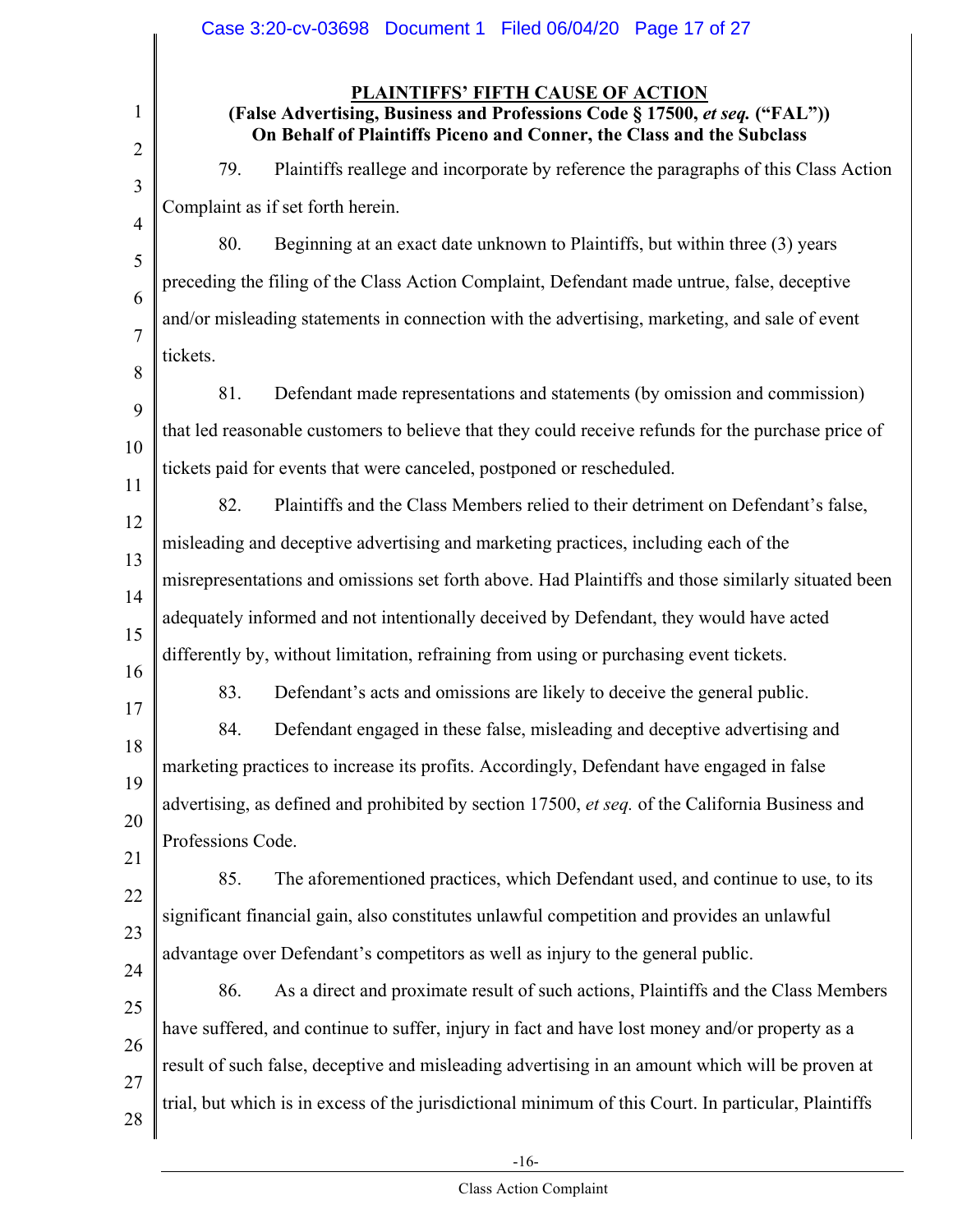#### Case 3:20-cv-03698 Document 1 Filed 06/04/20 Page 18 of 27

1 2 3 4 5 6 7 and Class Members lost money or property as a result of Defendant's UCL violations because: (a) they would not have purchased or paid for Defendant's event tickets absent Defendant's representations and omission of a warning that it would retain members' ticket fees if the events were canceled, postponed or rescheduled; (b) they would not have purchased tickets on the same terms absent Defendant's representations and omissions; (c) they paid a price premium for Defendant's tickets based on Defendant's misrepresentations and omissions; and/or (d) Defendant's tickets did not have the characteristics, benefits, or quantities as promised.

8 9 10 11 87. Plaintiffs seek, on behalf of themselves and the Class Members, full restitution of monies, as necessary and according to proof, to restore any and all monies acquired by Defendant from Plaintiffs, the general public, or those similarly situated by means of the false, misleading and deceptive advertising and marketing practices complained of herein, plus interest thereon.

12 13 14 88. Plaintiffs seek, on behalf of themselves, the Class Members, and the general public, a declaration that the above-described practices constitute false, misleading and deceptive advertising.

15 16 17 18 19 20 21 22 23 24 25 26 27 28 89. Plaintiffs seek, on behalf of themselves, the Class Members, and the general public, an injunction to (i) prohibit Defendant from continuing to engage in the false, misleading and deceptive advertising and marketing practices complained of herein and (ii) mandate that Defendant, without limitation, (1) inform consumers of their rights under section 22507 of the Business and Professions Code, (2) refuse to sell tickets if the organizer does not agree, in writing, to comply with section 22507 of the Business and Professions Code; and (3) ensure organizer compliance with section 22507 of the Business and Professions Code, by the posting of a bond or maintaining consumer funds in escrow in event of cancellation, postponed or rescheduling. Such misconduct by Defendant, unless and until enjoined and restrained by order of this Court, will continue to cause injury in fact to the general public and the loss of money and property in that Defendant will continue to violate the laws of California, unless specifically ordered to comply with the same. This expectation of future violations will require current and future consumers to repeatedly and continuously seek legal redress in order to recover monies paid to Defendant to which it is not entitled. Plaintiffs, those similarly situated and the general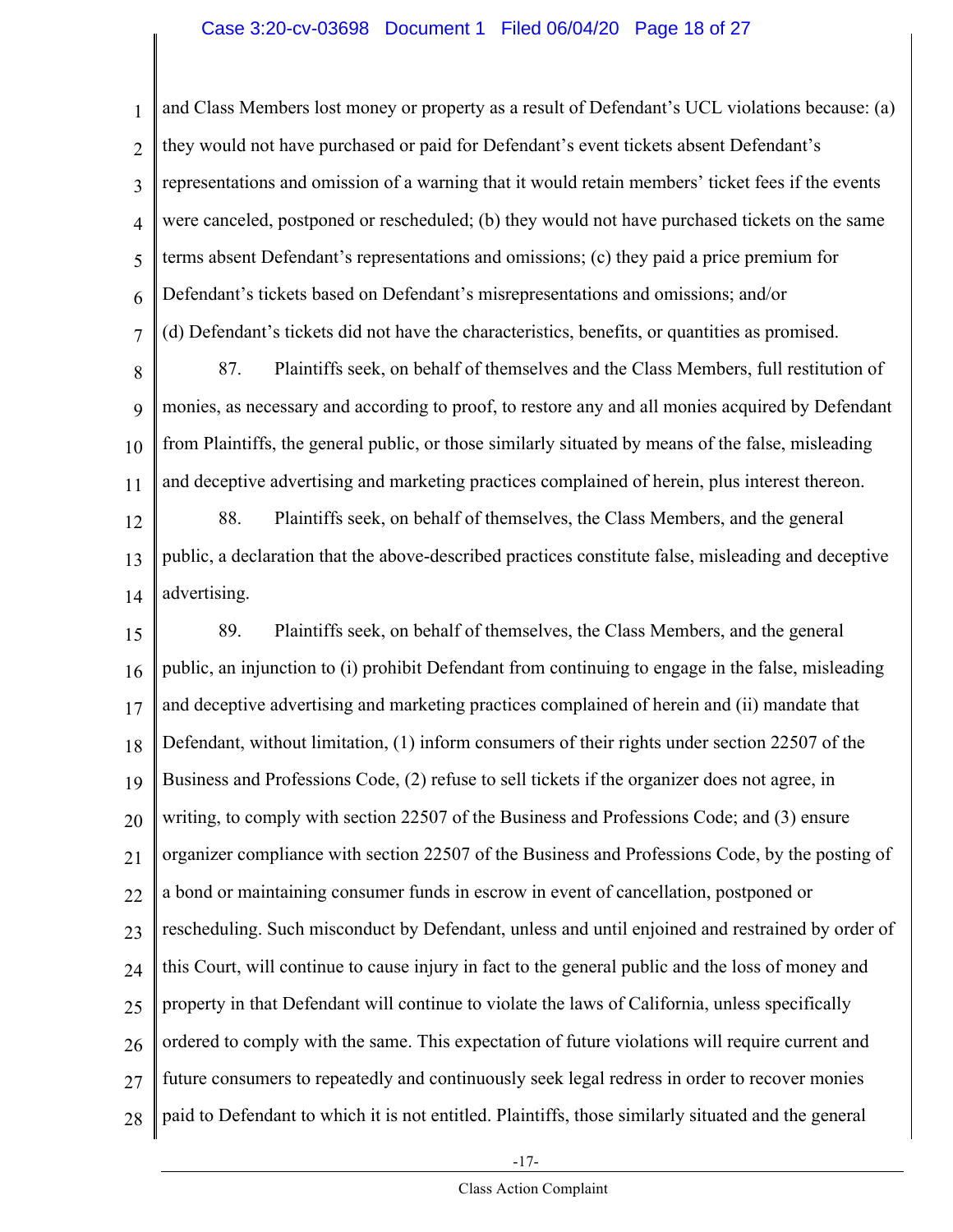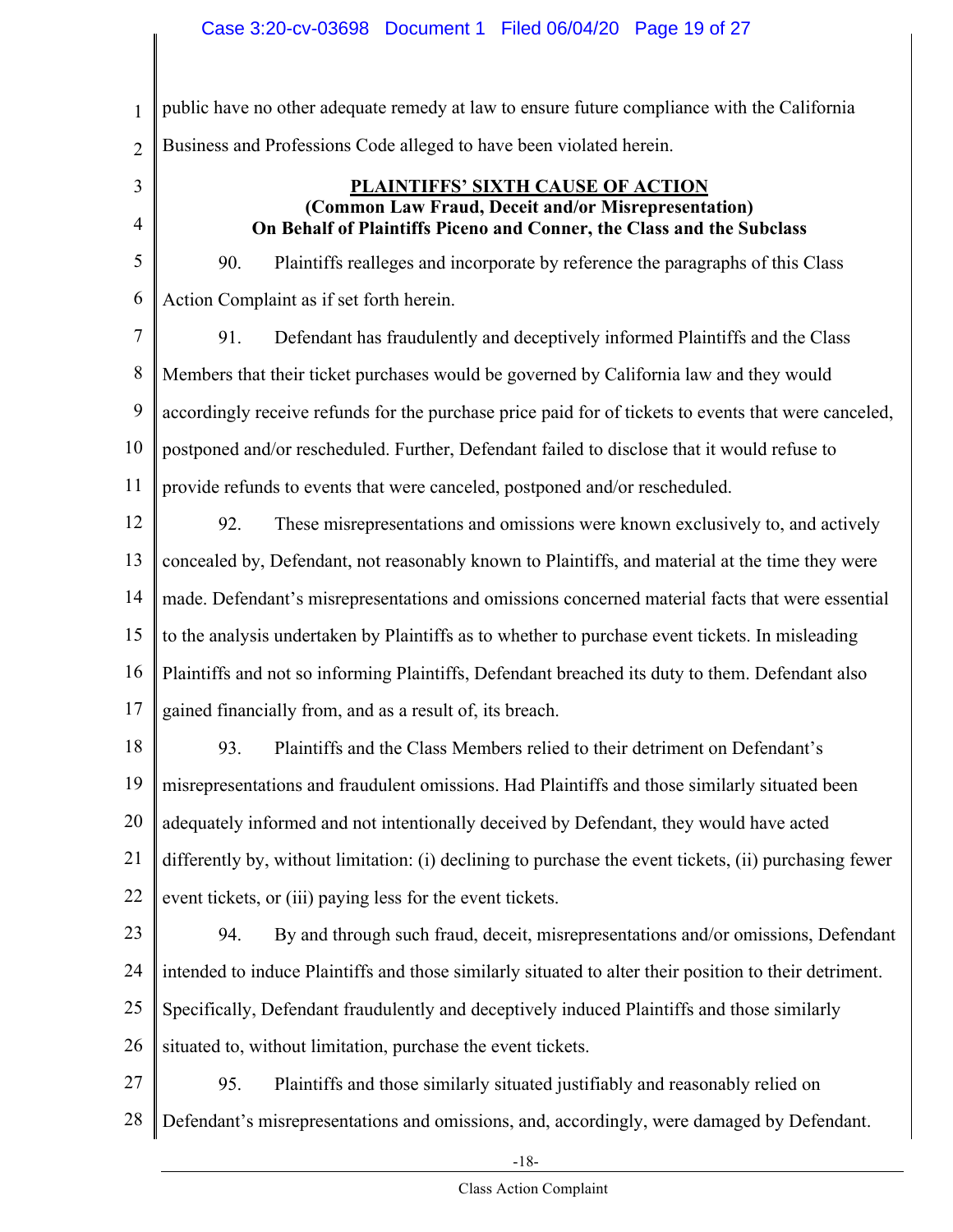## Case 3:20-cv-03698 Document 1 Filed 06/04/20 Page 20 of 27

| $\mathbf{1}$   | 96.<br>As a direct and proximate result of Defendant's misrepresentations and/or                                                                                |
|----------------|-----------------------------------------------------------------------------------------------------------------------------------------------------------------|
| $\overline{2}$ | omissions, Plaintiffs and those similarly situated have suffered damages, including, without                                                                    |
| 3              | limitation, the amount they paid for the event tickets.                                                                                                         |
| $\overline{4}$ | Defendant's conduct as described herein was wilful and malicious and was<br>97.                                                                                 |
| 5              | designed to maximize Defendant's profits even though Defendant knew that it would cause loss                                                                    |
| 6              | and harm to Plaintiffs and those similarly situated.                                                                                                            |
| 7<br>8         | <b>PLAINTIFFS' SEVENTH CAUSE OF ACTION</b><br>(Unlawful, unfair, and fraudulent trade practices violation of Business and Professions<br>Code § 17200, et seq.) |
| 9              | On Behalf of All Plaintiffs, the Class and the Subclass                                                                                                         |
| 10             | 98.<br>Plaintiffs reallege and incorporate by reference the paragraphs of this Class Action                                                                     |
| 11             | Complaint as if set forth herein.                                                                                                                               |
| 12             | 99.<br>Within four (4) years preceding the filing of this lawsuit, and at all times                                                                             |
| 13             | mentioned herein, Defendant have engaged, and continue to engage, in unlawful, unfair, and                                                                      |
| 14             | fraudulent trade practices in California by engaging in the unlawful, unfair, and fraudulent                                                                    |
| 15             | business practices outlined in this complaint.                                                                                                                  |
| 16             | 100.<br>In particular, Defendant has engaged, and continues to engage, in unlawful                                                                              |
| 17             | practices by, without limitation (i) violating the CLRA as described herein; (ii) violating the FAL                                                             |
| 18             | as described herein; (iii) violating section 22506 of the Business and Professions Code; (iv) a                                                                 |
| 19             | breach of the contract between Plaintiffs and Class members on the one hand and Defendant on                                                                    |
| 20             | the other; $(v)$ conversion; and $(vi)$ unjust enrichment.                                                                                                      |
| 21             | 101.<br>In particular, Defendant has engaged, and continues to engage, in unfair and                                                                            |
| 22             | fraudulent practices by, without limitation, the following: (i) misrepresenting that the purchase                                                               |
| 23             | price for tickets to events that were cancelled, rescheduled or postponed would be refunded; and                                                                |
| 24             | (ii) failing to disclose that Defendant would prevent customers from obtaining refunds of the                                                                   |
| 25             | purchase price paid for tickets to events that were cancelled, rescheduled or postponed.                                                                        |
| 26             | Plaintiffs and those similarly situated relied to their detriment on Defendant's<br>102.                                                                        |
| 27             | unlawful, unfair, and fraudulent business practices. Had Plaintiffs and those similarly situated                                                                |
| 28             | been adequately informed and not deceived by Defendant, they would have acted differently by,                                                                   |
|                |                                                                                                                                                                 |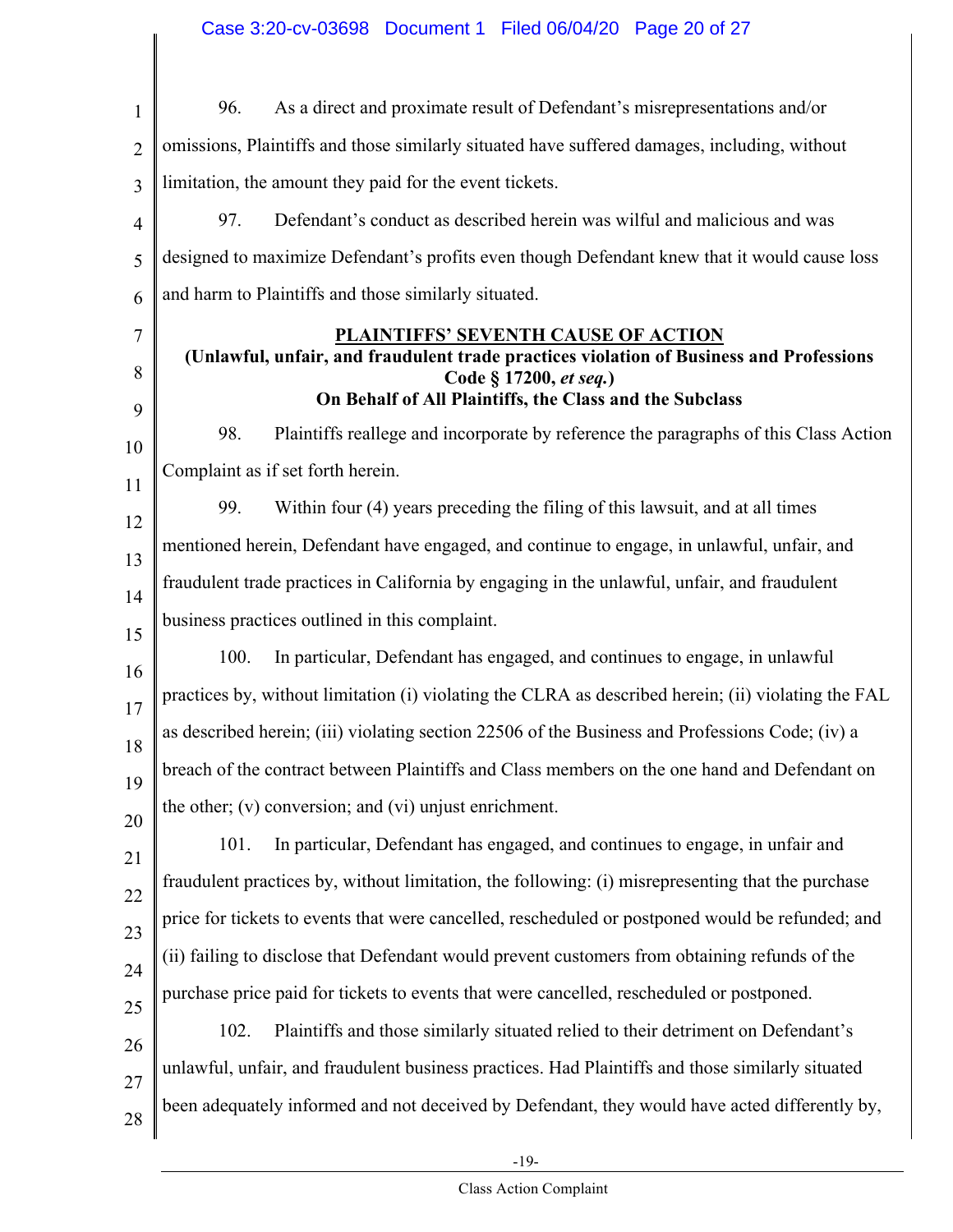#### Case 3:20-cv-03698 Document 1 Filed 06/04/20 Page 21 of 27

1 declining to purchase event tickets from Defendant.

2

103. Defendant's acts and omissions are likely to deceive the general public.

3 4 5 104. Defendant engaged in these deceptive and unlawful practices to increase its profits. Accordingly, Defendant has engaged in unlawful trade practices, as defined and prohibited by section 17200, *et seq.* of the California Business and Professions Code.

6 7 8 105. The aforementioned practices, which Defendant has used to its significant financial gain, also constitute unlawful competition and provide an unlawful advantage over Defendant's competitors as well as injury to the general public.

9 10 11 12 13 14 106. As a direct and proximate result of such actions, Plaintiffs and the other class members, have suffered and continue to suffer injury in fact and have lost money and/or property as a result of such deceptive and/or unlawful trade practices and unfair competition in an amount which will be proven at trial, but which is in excess of the jurisdictional minimum of this Court. Among other things, Plaintiffs and the class members lost the amount they paid for the event tickets.

15 16 17 107. As a direct and proximate result of such actions, Defendant has enjoyed, and continues to enjoy, significant financial gain in an amount which will be proven at trial, but which is in excess of the jurisdictional minimum of this Court.

18 19 20 21 108. Plaintiffs seek, on behalf of themselves and those similarly situated, full restitution of monies, as necessary and according to proof, to restore any and all monies acquired by Defendant from Plaintiffs, the general public, or those similarly situated by means of the deceptive and/or unlawful trade practices complained of herein, plus interest thereon.

22 23 109. Plaintiffs seek, on behalf of those similarly situated, and the general public, a declaration that the above-described trade practices are fraudulent, unfair, and/or unlawful.

24 25 26 27 28 110. Plaintiffs seek, on behalf of themselves, those similarly situated, and the general public, an injunction to (i) prohibit Defendant from continuing to engage in the deceptive and/or unlawful trade practices complained of herein and (ii) mandate that Defendant, without limitation, (1) inform consumers of their rights under section 22507 of the Business and Professions Code, (2) refuse to sell tickets if the organizer does not agree, in writing, to comply with section 22507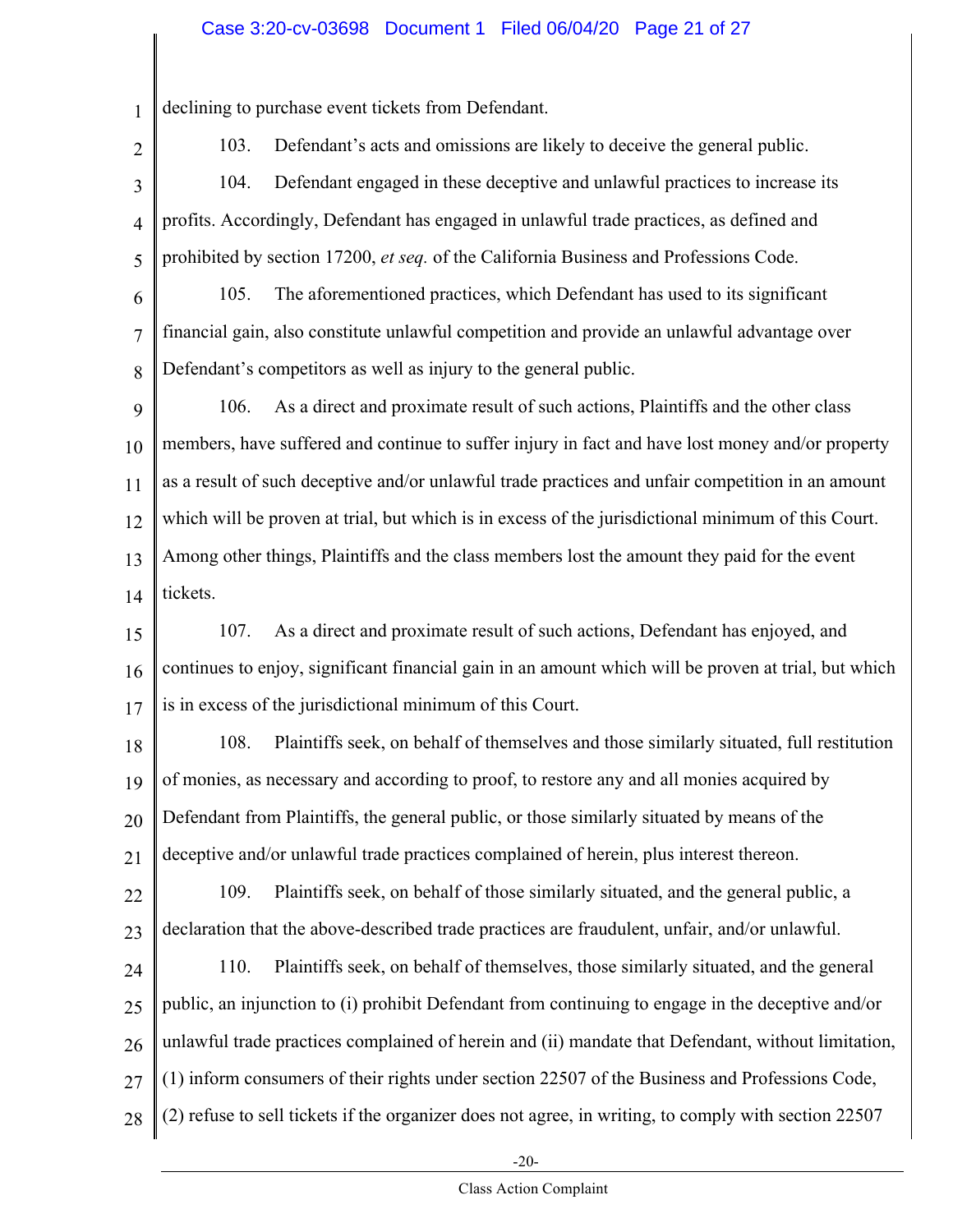1 2 3 4 5 6 7 8 9 10 11 12 of the Business and Professions Code; and (3) ensure organizer compliance with section 22507 of the Business and Professions Code, by the posting of a bond or maintaining consumer funds in escrow in event of cancellation, postponed or rescheduling. Such misconduct by Defendant, unless and until enjoined and restrained by order of this Court, will continue to cause injury in fact to the general public and the loss of money and property in that Defendant will continue to violate the laws of California, unless specifically ordered to comply with the same. This expectation of future violations will require current and future consumers to repeatedly and continuously seek legal redress in order to recover monies paid to Defendant to which they were not entitled. Plaintiffs, those similarly situated, and the general public, have no other adequate remedy at law to ensure future compliance with the California Business and Professions Code alleged to have been violated herein.

**PRAYER FOR RELIEF** 

WHEREFORE, Plaintiffs, on behalf of themselves, those similarly situated, and the general public, respectfully requests that the Court enter judgment against Defendant as follows:

13

14

15

16

17

18

19

20

21

22

23

24

25

A. Certification of the proposed Class and Subclass, including appointment of Plaintiffs' counsel as class counsel;

B. An order temporarily and permanently enjoining Defendant from continuing the unlawful, deceptive, fraudulent, and unfair business practices alleged in this Complaint, including without limitation (1) informing consumers of their rights under section 22507 of the Business and Professions Code, (2) refusing to sell tickets if the organizer does not agree, in writing, to comply with section 22507 of the Business and Professions Code; and (3) ensuring organizer compliance with section 22507 of the Business and Professions Code, by the posting of a bond or maintaining consumer funds in escrow in event of cancellation, postponed or rescheduling;

26 27 28 C. An award of compensatory damages in an amount to be determined at trial on all causes of action except number four (UCL) and number seven (CLRA), compensatory damages under the CLRA are held in reserve pending completion of the statutory notice period;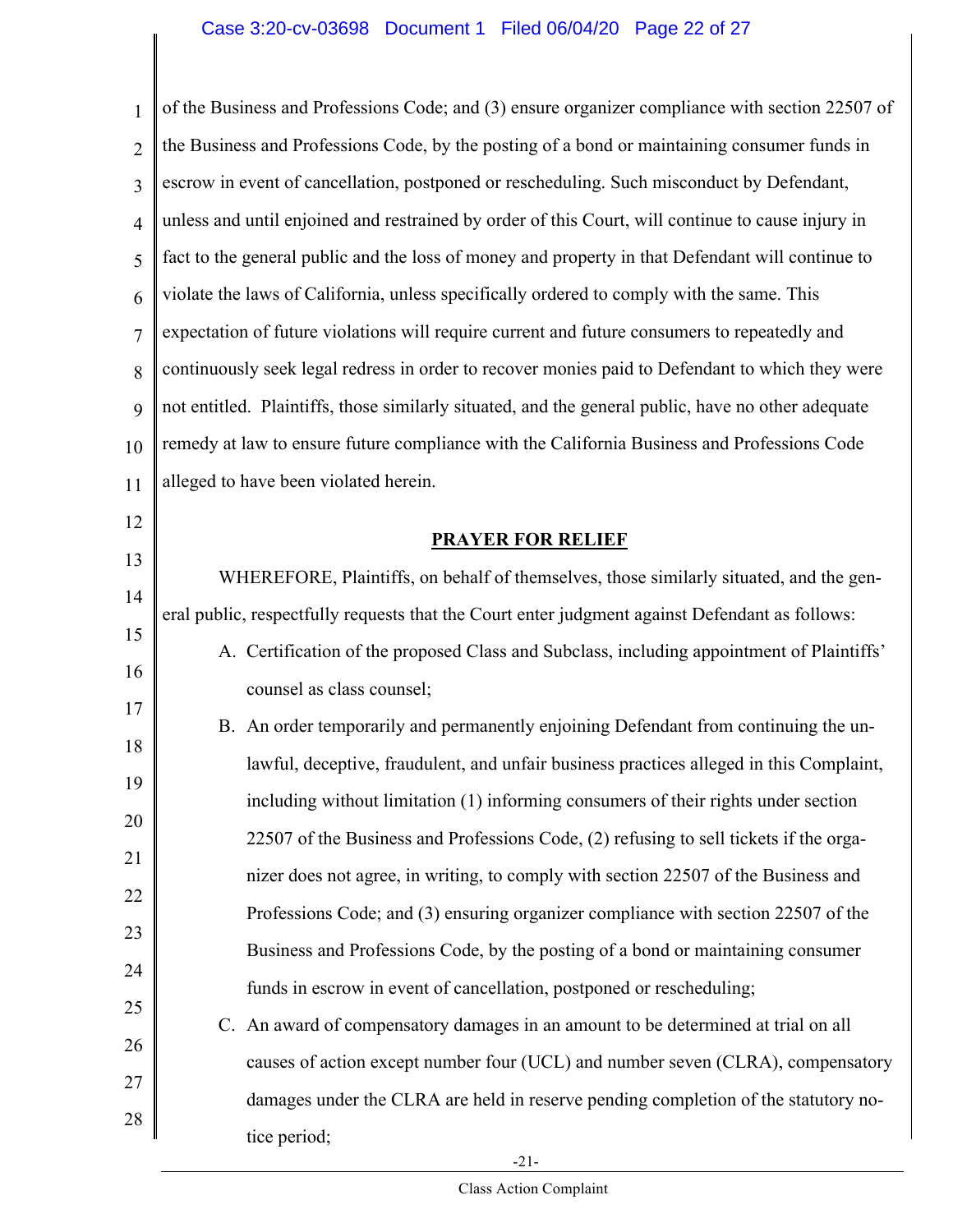$\mathsf I$ 

| 1              | D. An award of statutory damages in an amount to be determined at trial on all causes of |  |  |  |  |  |  |  |
|----------------|------------------------------------------------------------------------------------------|--|--|--|--|--|--|--|
| 2              | action except number four (UCL) and number seven (CLRA), statutory damages un-           |  |  |  |  |  |  |  |
| 3              | der the CLRA are held in reserve pending completion of the statutory notice period;      |  |  |  |  |  |  |  |
| $\overline{4}$ | E. An award of punitive damages in an amount to be determined at trial on all causes of  |  |  |  |  |  |  |  |
| 5              | action except number four (UCL) and number seven (CLRA), punitive damages under          |  |  |  |  |  |  |  |
| 6              | the CLRA are held in reserve pending completion of the statutory notice period;          |  |  |  |  |  |  |  |
| 7              | F. An award of restitution in an amount to be determined at trial;                       |  |  |  |  |  |  |  |
| 8              | G. An order requiring Defendant to pay both pre- and post-judgment interest on any       |  |  |  |  |  |  |  |
| 9              | amounts awarded;                                                                         |  |  |  |  |  |  |  |
| 10             | H. For reasonable attorney's fees and the costs of suit incurred; and                    |  |  |  |  |  |  |  |
| 11             | For such further relief as this Court may deem just and proper.<br>I.                    |  |  |  |  |  |  |  |
| 12             | <b>JURY TRIAL DEMANDED</b>                                                               |  |  |  |  |  |  |  |
| 13             | Plaintiffs hereby demand a trial by jury.                                                |  |  |  |  |  |  |  |
| 14             | Dated: June 4, 2020<br><b>GUTRIDE SAFIER LLP</b>                                         |  |  |  |  |  |  |  |
| 15             | /s Seth A. Safier/s/<br>Seth A. Safier, Esq.                                             |  |  |  |  |  |  |  |
| 16             | Marie McCrary, Esq.<br>100 Pine Street, Suite 1250                                       |  |  |  |  |  |  |  |
| 17             | San Francisco, CA 94111                                                                  |  |  |  |  |  |  |  |
| 18             |                                                                                          |  |  |  |  |  |  |  |
| 19             |                                                                                          |  |  |  |  |  |  |  |
| 20             |                                                                                          |  |  |  |  |  |  |  |
| 21             |                                                                                          |  |  |  |  |  |  |  |
| 22             |                                                                                          |  |  |  |  |  |  |  |
| 23             |                                                                                          |  |  |  |  |  |  |  |
| 24             |                                                                                          |  |  |  |  |  |  |  |
| 25             |                                                                                          |  |  |  |  |  |  |  |
| 26             |                                                                                          |  |  |  |  |  |  |  |
| 27             |                                                                                          |  |  |  |  |  |  |  |
| 28             |                                                                                          |  |  |  |  |  |  |  |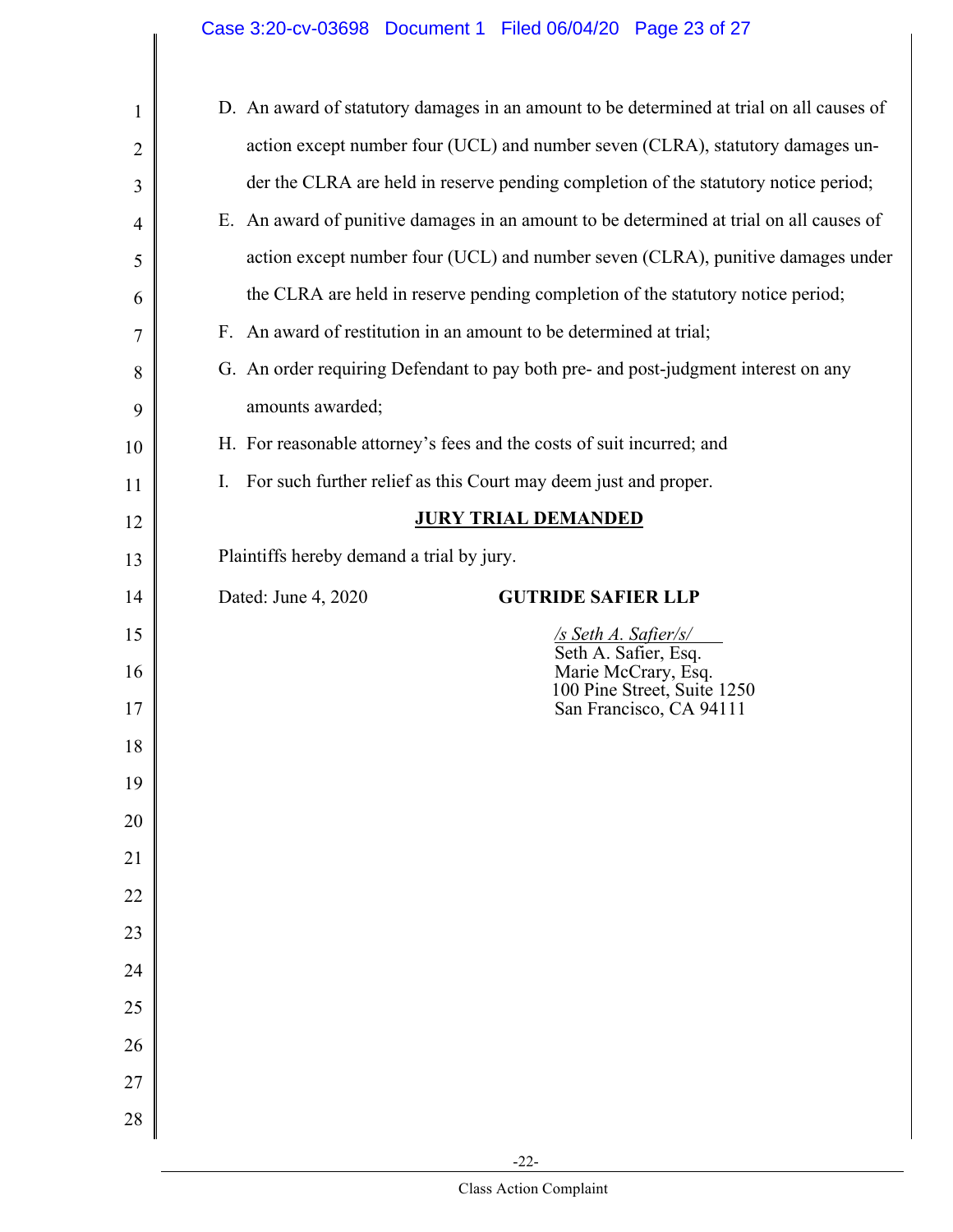# Exhibit A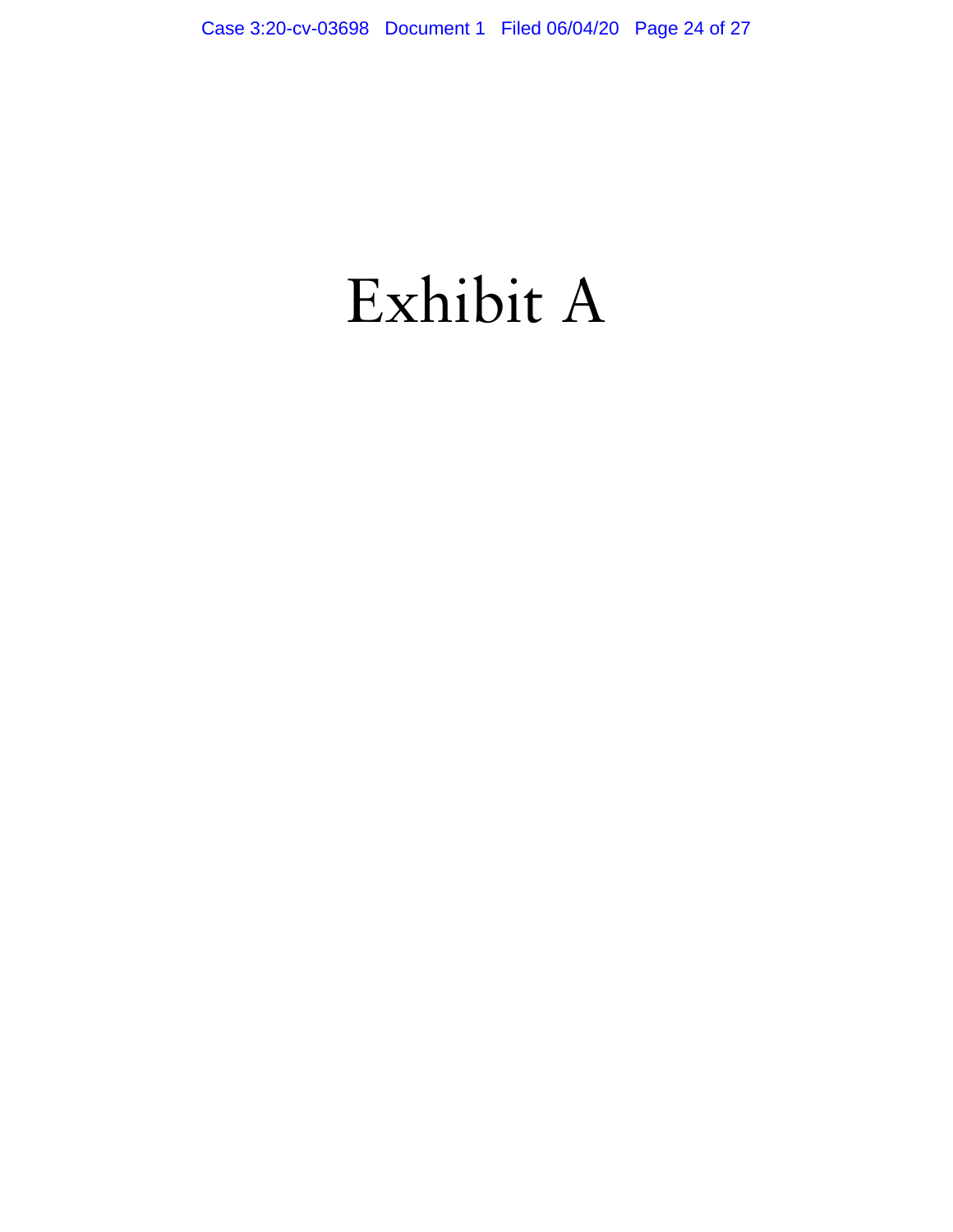|                | DocuSign Envelope ID: E6BC1149-8B483491213-800-05008826B10BEument 1 Filed 06/04/20 Page 25 of 27 |  |  |  |  |  |  |  |  |  |  |
|----------------|--------------------------------------------------------------------------------------------------|--|--|--|--|--|--|--|--|--|--|
|                |                                                                                                  |  |  |  |  |  |  |  |  |  |  |
|                | <b>EXHIBIT A</b>                                                                                 |  |  |  |  |  |  |  |  |  |  |
| 2              | I, Sherri Snow, declare:                                                                         |  |  |  |  |  |  |  |  |  |  |
| 3              | I am the Plaintiff in this action. If called upon to testify, I could and would<br>1.            |  |  |  |  |  |  |  |  |  |  |
| 4              | competently testify to the matters contained herein based upon my personal knowledge.            |  |  |  |  |  |  |  |  |  |  |
| 5              | 2.<br>I submit this Declaration pursuant to California Code of Civil Procedure section           |  |  |  |  |  |  |  |  |  |  |
| 6              | 2215.5 and California Civil Code section 1780(d).                                                |  |  |  |  |  |  |  |  |  |  |
| 7 <sub>1</sub> | 3.<br>I understand that Eventbrite, Inc. has its principle place of business and                 |  |  |  |  |  |  |  |  |  |  |
| 8              | headquarters in San Francisco, California.                                                       |  |  |  |  |  |  |  |  |  |  |
| 9              | I declare under penalty of perjury under the laws of California that the foregoing is true       |  |  |  |  |  |  |  |  |  |  |
| 10             | and correct.<br>15                                                                               |  |  |  |  |  |  |  |  |  |  |
| 11             | Executed this __ day of May 2020, in Lancaster, California.                                      |  |  |  |  |  |  |  |  |  |  |
| 12             | DocuSigned by:                                                                                   |  |  |  |  |  |  |  |  |  |  |
| 13             | Jrezzi Srow<br>72287CCFA6B648A                                                                   |  |  |  |  |  |  |  |  |  |  |
| 14             | Sherri Snow                                                                                      |  |  |  |  |  |  |  |  |  |  |
| 15             |                                                                                                  |  |  |  |  |  |  |  |  |  |  |
| 16             |                                                                                                  |  |  |  |  |  |  |  |  |  |  |
| 17             |                                                                                                  |  |  |  |  |  |  |  |  |  |  |
| 18             |                                                                                                  |  |  |  |  |  |  |  |  |  |  |
| 19             |                                                                                                  |  |  |  |  |  |  |  |  |  |  |
| 20             |                                                                                                  |  |  |  |  |  |  |  |  |  |  |
| 21             |                                                                                                  |  |  |  |  |  |  |  |  |  |  |
| 22             |                                                                                                  |  |  |  |  |  |  |  |  |  |  |
| 23             |                                                                                                  |  |  |  |  |  |  |  |  |  |  |
| 24             |                                                                                                  |  |  |  |  |  |  |  |  |  |  |
| $25\,$         |                                                                                                  |  |  |  |  |  |  |  |  |  |  |
| 26             |                                                                                                  |  |  |  |  |  |  |  |  |  |  |
| 27             |                                                                                                  |  |  |  |  |  |  |  |  |  |  |
| 28             |                                                                                                  |  |  |  |  |  |  |  |  |  |  |
|                | $-1-$                                                                                            |  |  |  |  |  |  |  |  |  |  |
|                | DECLARATION RE CAL. CIV. CODE SECTION 1780(D) JURISDICTION                                       |  |  |  |  |  |  |  |  |  |  |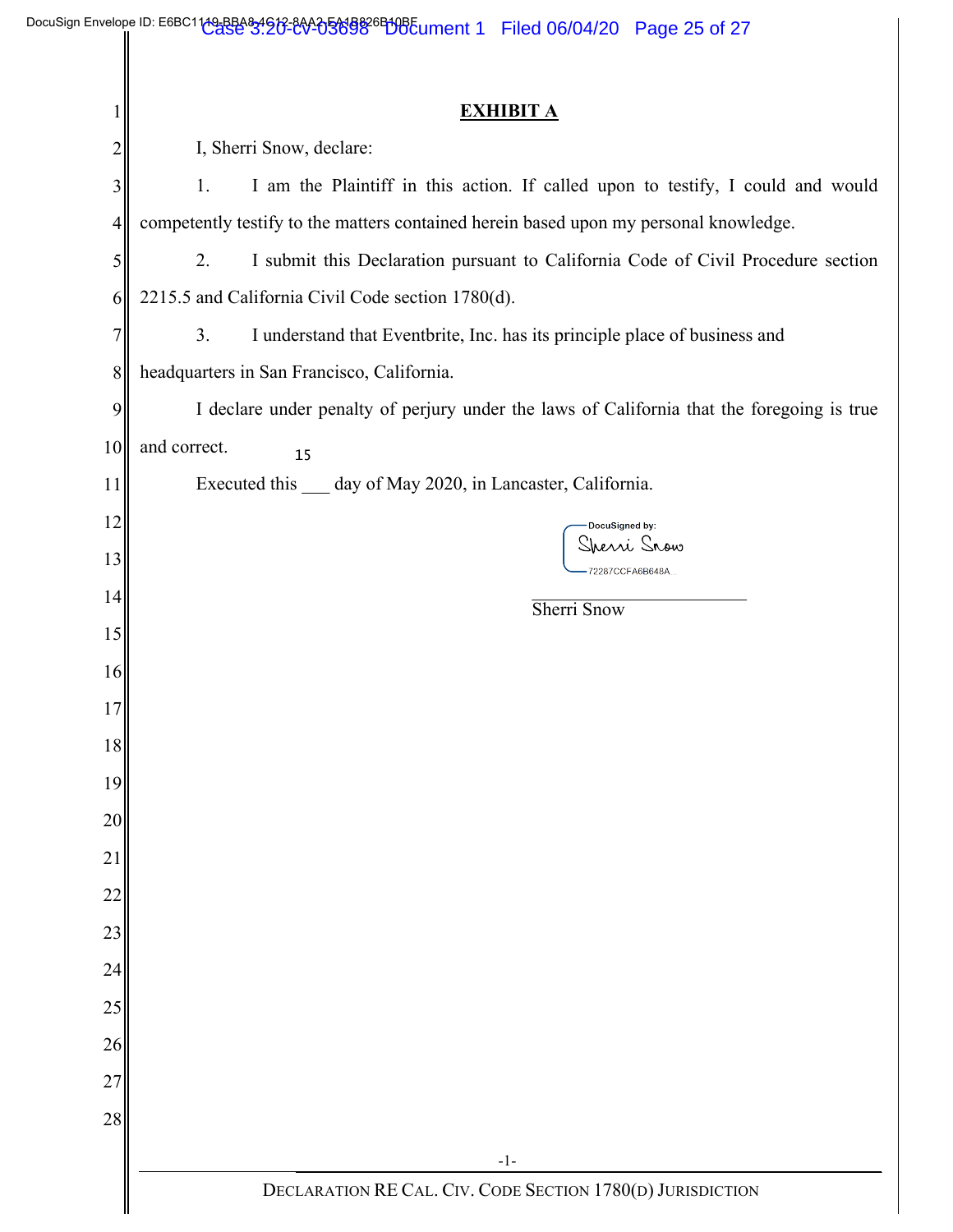|    | <b>EXHIBIT A</b>                                                                               |  |  |  |  |  |  |  |
|----|------------------------------------------------------------------------------------------------|--|--|--|--|--|--|--|
| 2  | I, Anthony Piceno, declare:                                                                    |  |  |  |  |  |  |  |
| 3  | I am the Plaintiff in this action. If called upon to testify, I could and would<br>1.          |  |  |  |  |  |  |  |
| 4  | competently testify to the matters contained herein based upon my personal knowledge.          |  |  |  |  |  |  |  |
| 5  | I submit this Declaration pursuant to California Code of Civil Procedure section<br>2.         |  |  |  |  |  |  |  |
| 6  | 2215.5 and California Civil Code section 1780(d).                                              |  |  |  |  |  |  |  |
| 7  | I purchased the electronic tickets at issue in this litigation from the Eventbrite<br>3.       |  |  |  |  |  |  |  |
| 8  | website while in Moreno Valley, California. I further understand that Eventbrite, Inc. has its |  |  |  |  |  |  |  |
| 9  | principle place of business and headquarters in San Francisco, California.                     |  |  |  |  |  |  |  |
| 10 | I declare under penalty of perjury under the laws of California that the foregoing is true     |  |  |  |  |  |  |  |
| 11 | and correct.<br>30                                                                             |  |  |  |  |  |  |  |
| 12 | Executed this __ day of May 2020, in Moreno Valley, California.                                |  |  |  |  |  |  |  |
| 13 | DocuSigned by:                                                                                 |  |  |  |  |  |  |  |
| 14 |                                                                                                |  |  |  |  |  |  |  |
| 15 | <b>Anthony Piceno</b>                                                                          |  |  |  |  |  |  |  |
| 16 |                                                                                                |  |  |  |  |  |  |  |
| 17 |                                                                                                |  |  |  |  |  |  |  |
| 18 |                                                                                                |  |  |  |  |  |  |  |
| 19 |                                                                                                |  |  |  |  |  |  |  |
| 20 |                                                                                                |  |  |  |  |  |  |  |
| 21 |                                                                                                |  |  |  |  |  |  |  |
| 22 |                                                                                                |  |  |  |  |  |  |  |
| 23 |                                                                                                |  |  |  |  |  |  |  |
| 24 |                                                                                                |  |  |  |  |  |  |  |
| 25 |                                                                                                |  |  |  |  |  |  |  |
| 26 |                                                                                                |  |  |  |  |  |  |  |
| 27 |                                                                                                |  |  |  |  |  |  |  |
| 28 |                                                                                                |  |  |  |  |  |  |  |
|    | $-1-$                                                                                          |  |  |  |  |  |  |  |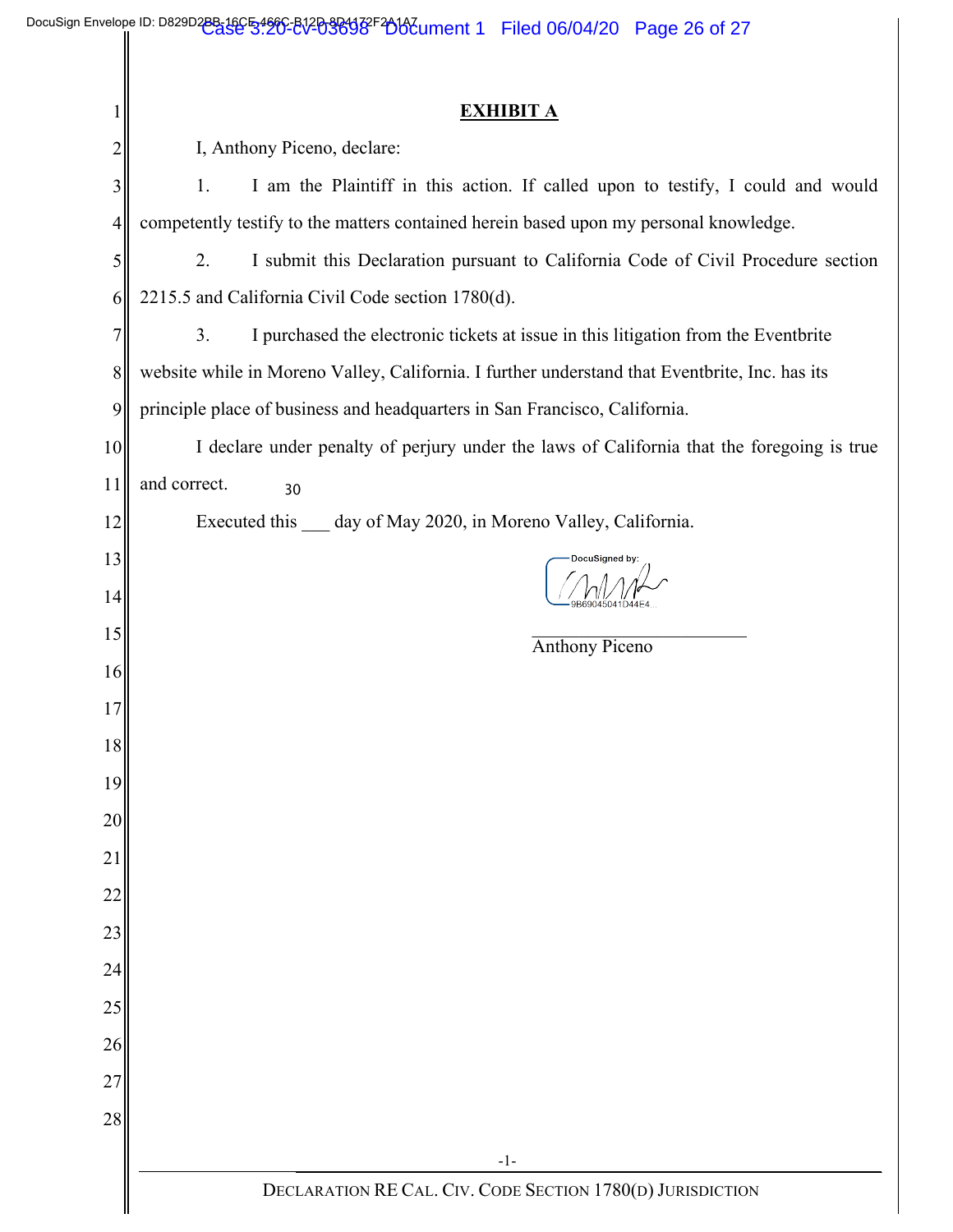|                | <b>EXHIBIT A</b>                                                                                |  |  |  |  |  |  |  |
|----------------|-------------------------------------------------------------------------------------------------|--|--|--|--|--|--|--|
| 2              | I, Linda L. Conner, declare:                                                                    |  |  |  |  |  |  |  |
| 3              | I am a Plaintiff in this action. If called upon to testify, I could and would<br>1.             |  |  |  |  |  |  |  |
| $\overline{4}$ | competently testify to the matters contained herein based upon my personal knowledge.           |  |  |  |  |  |  |  |
| 5              | I submit this Declaration pursuant to California Code of Civil Procedure section<br>2.          |  |  |  |  |  |  |  |
| 6              | 2215.5 and California Civil Code section 1780(d).                                               |  |  |  |  |  |  |  |
| 7              | I purchased the electronic tickets at issue in this litigation from the Eventbrite<br>3.        |  |  |  |  |  |  |  |
| $8\,$          | website while in Citrus Heights, California. I further understand that Eventbrite, Inc. has its |  |  |  |  |  |  |  |
| 9              | principle place of business and headquarters in San Francisco, California.                      |  |  |  |  |  |  |  |
| 10             | I declare under penalty of perjury under the laws of California that the foregoing is true      |  |  |  |  |  |  |  |
| 11             | and correct.                                                                                    |  |  |  |  |  |  |  |
| 12             | Executed this 3rd day of June 2020, in Citrus Heights, California.                              |  |  |  |  |  |  |  |
| 13             | DocuSigned by:                                                                                  |  |  |  |  |  |  |  |
| 14             | unne C<br>onnev<br>AEB2AD9AB03F444.                                                             |  |  |  |  |  |  |  |
| 15             | Linda L. Conner                                                                                 |  |  |  |  |  |  |  |
| 16             |                                                                                                 |  |  |  |  |  |  |  |
| 17             |                                                                                                 |  |  |  |  |  |  |  |
| 18             |                                                                                                 |  |  |  |  |  |  |  |
| 19             |                                                                                                 |  |  |  |  |  |  |  |
| 20             |                                                                                                 |  |  |  |  |  |  |  |
| 21             |                                                                                                 |  |  |  |  |  |  |  |
| 22             |                                                                                                 |  |  |  |  |  |  |  |
| 23             |                                                                                                 |  |  |  |  |  |  |  |
| 24             |                                                                                                 |  |  |  |  |  |  |  |
| 25             |                                                                                                 |  |  |  |  |  |  |  |
| 26             |                                                                                                 |  |  |  |  |  |  |  |
| 27             |                                                                                                 |  |  |  |  |  |  |  |
| 28             |                                                                                                 |  |  |  |  |  |  |  |
|                | $-1-$                                                                                           |  |  |  |  |  |  |  |